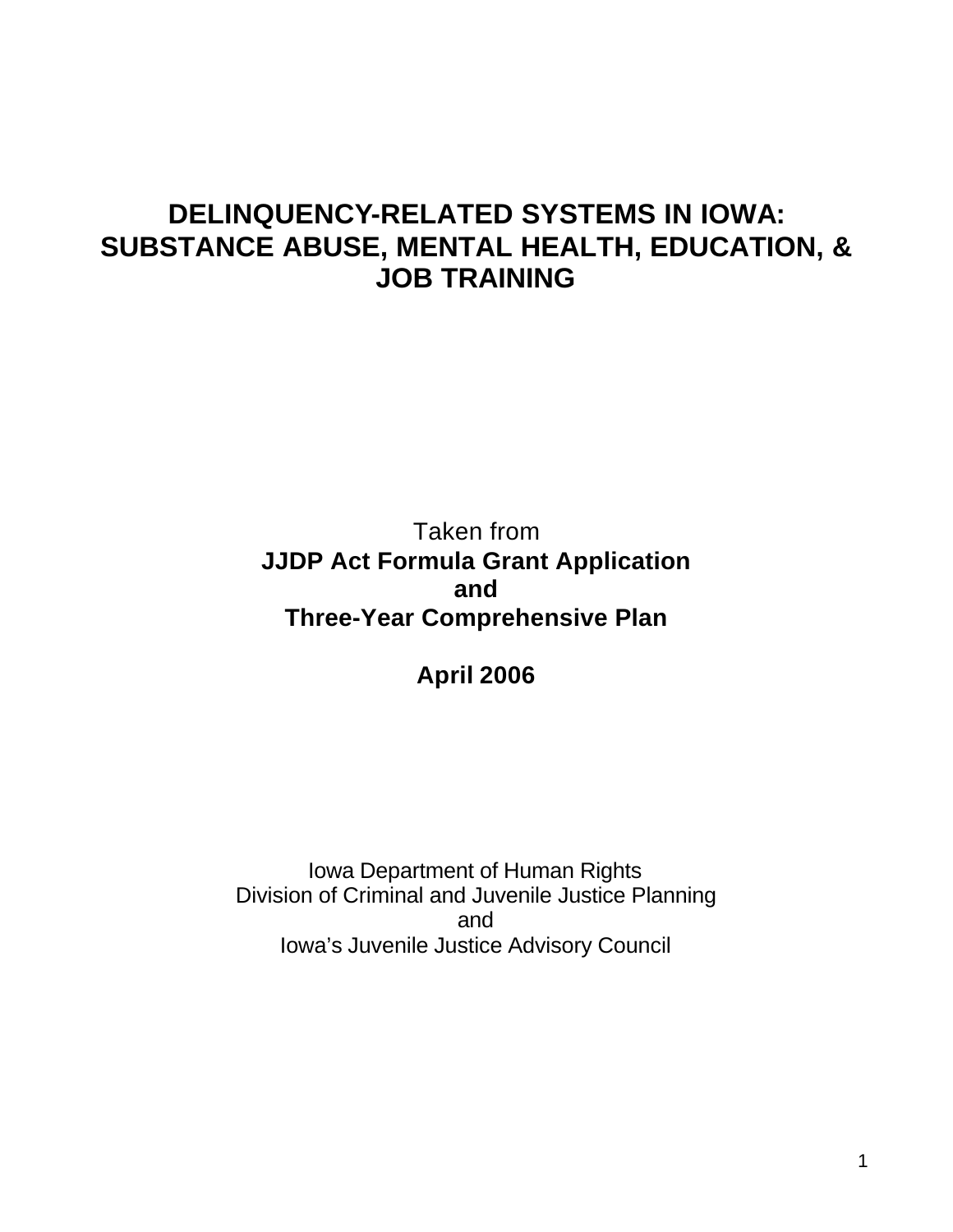# **Table of Contents**

| A                                                                                       |  |
|-----------------------------------------------------------------------------------------|--|
|                                                                                         |  |
| a.                                                                                      |  |
| b.                                                                                      |  |
|                                                                                         |  |
| Ш.                                                                                      |  |
| a.                                                                                      |  |
|                                                                                         |  |
| a.                                                                                      |  |
|                                                                                         |  |
| Programming to Connect Youth to Caring Adults - Youth Leadership Opportunities 24<br>a. |  |
| b.                                                                                      |  |
|                                                                                         |  |
|                                                                                         |  |
|                                                                                         |  |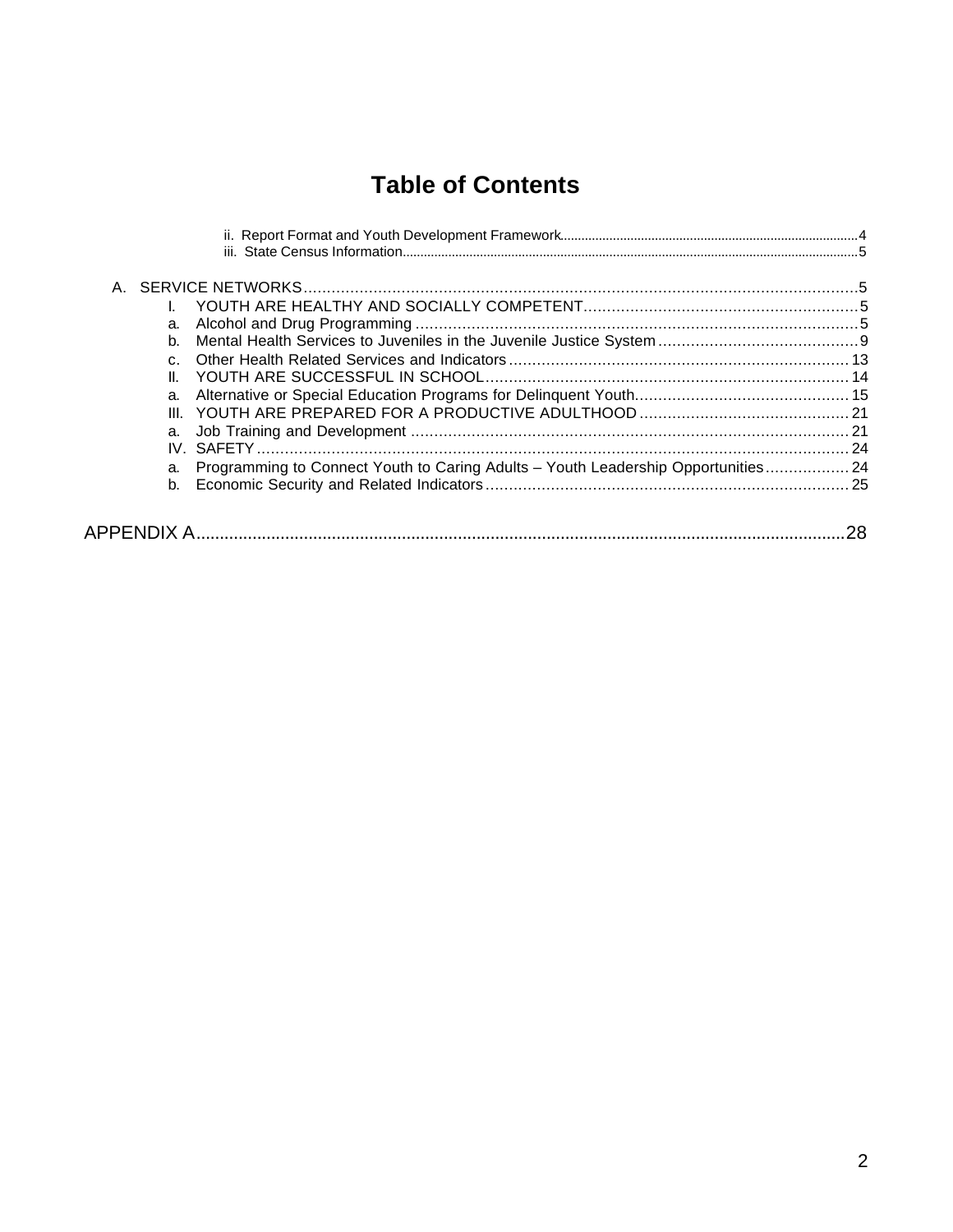# **List of Figures**

| Figure #   | Page #            | <b>Name of Figure</b>                                               |
|------------|-------------------|---------------------------------------------------------------------|
| Figure 1:  | 4                 | Juvenile Population of Iowa                                         |
| Figure 2:  | 8                 | Tobacco, Drug, and Alcohol Use as Reported by Students              |
| Figure 3:  | 8                 | Arrests for Drug/Narcotic Violations and Drug Equipment Violations  |
| Figure 4:  | 11                | Mental Health Institute Admits                                      |
| Figure 5:  | 11                | IYS - Youth Ability to Make Friends                                 |
| Figure 6:  | 12                | IYS - Youth with Positive Identity                                  |
| Figure 7:  | $12 \overline{ }$ | IYS - Evenings for Fun and Recreation                               |
| Figure 8:  | 13                | Free and Reduced Meal Eligibility                                   |
| Figure 9:  | 13                | <b>FIP Cases</b>                                                    |
| Figure 10: | 14                | Food Assistance Program                                             |
| Figure 11: | 14                | <b>Medicaid Assistance</b>                                          |
| Figure 12: | 14                | <b>Teenage Birth Rate</b>                                           |
| Figure 13: | 16                | Iowa Public and Non-Public School K-12 Enrollments                  |
| Figure 14: | 17                | Special Education Enrollment in Iowa Public Schools                 |
| Figure 15: | 17                | Iowa Dropouts as a Percent of Public School Students in Grades 7-12 |
| Figure 16: | 17                | Iowa Dropouts by Gender Grades 7-12                                 |
| Figure 17: | 18                | Iowa Dropouts by Race Grades 7-12                                   |
| Figure 18: | 18                | School Dropout by Grade                                             |
| Figure 19: | 18                | IYS - Youth Perception of School Climate                            |
| Figure 20: | 19                | IYS - School Attachment 1                                           |
| Figure 21: | 19                | IYS - School Attachment 2                                           |
| Figure 22: | 20                | IYS - Youth Involvement in Extracurricular Activities               |
| Figure 23: | 21                | IYS - Commitment to Learning                                        |
| Figure 24: | 22                | Number of Youth Receiving a Diploma                                 |
| Figure 25: | 23                | Percent of High School Graduates Pursuing Further Education         |
| Figure 26: | 23                | Educational Attainment of People 25 Years of Age and Over           |
| Figure 27: | 23                | Voter Registration and Turnout                                      |
| Figure 28: | 24                | Voting Behavior of Iowans                                           |
| Figure 29: | 26                | Unemployment in Iowa and the United States                          |
| Figure 30: | 26                | lowa and National Unemployment Rates                                |
| Figure 31: | 27                | <b>National Poverty Guidelines</b>                                  |
| Figure 32: | 27                | Percentage of People in Poverty                                     |
| Figure 33: | 27                | Percentage of Juveniles in Poverty                                  |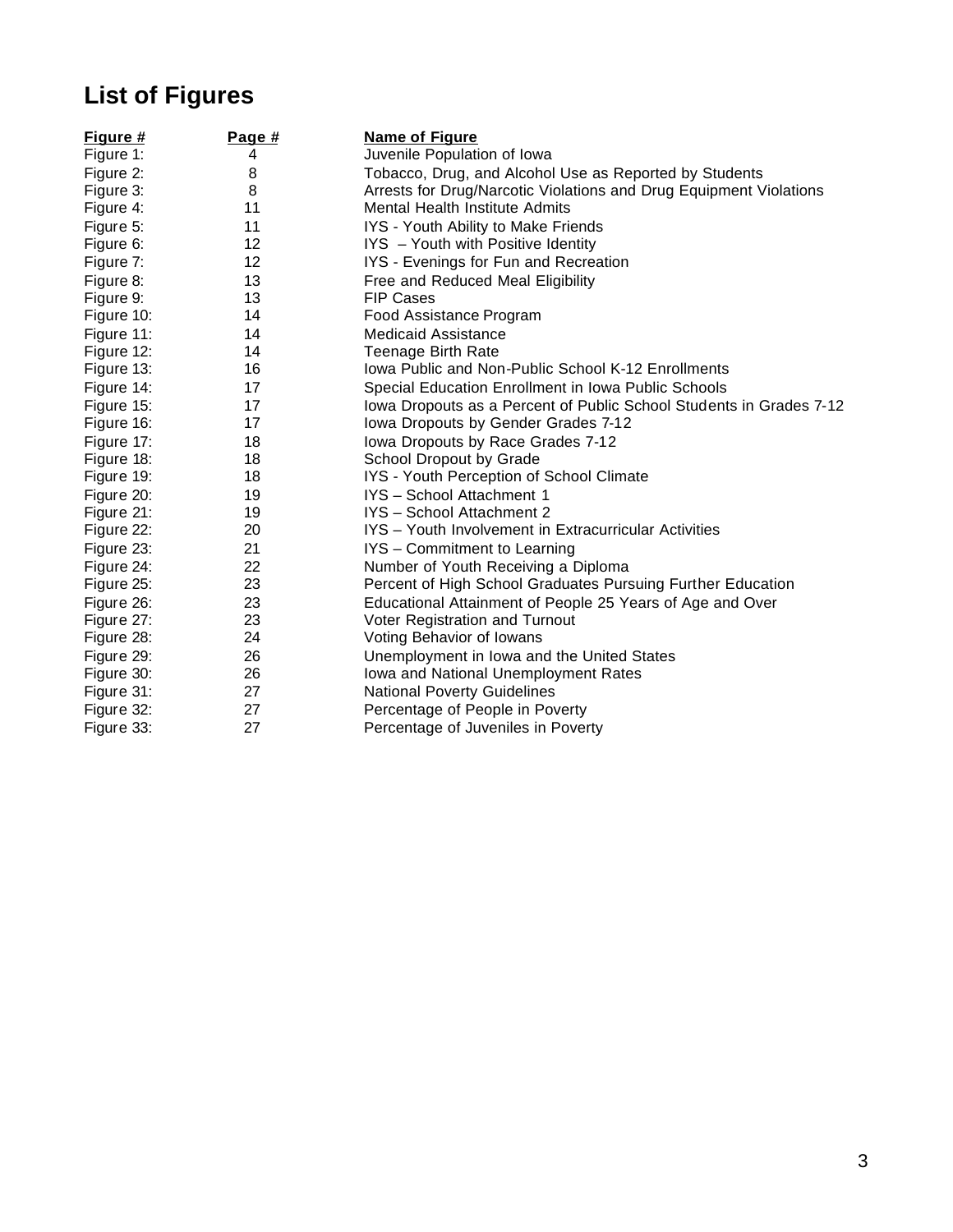#### **i. Description of Report**

This report was developed to provide summary information to allow state agency staff, practitioners and juvenile justice system officials to access specific sections of Iowa's Three Year Plan. It includes the "Service Network" section of Iowa's 2006 Juvenile Justice and Delinquency Prevention Act formula grant Three-Year Plan. The complete Three Year Plan serves as Iowa's application for Juvenile Justice and Delinquency Prevention Act formula grant funding. **The information included in this report overviews some of the systems and services that relate to Iowa's delinquency and CINA systems. The systems and services discussed include substance abuse , mental health, alternative or special education, and job training**. Separate reports related to this document have been created and include

- Delinquency in Iowa Arrests, Services, & Sanctions;
- Disproportionate Minority Contact in Iowa's Juvenile Justice System;
- The complete 2006 Three Year Plan.

The Division of Criminal and Juvenile Justice Planning (CJJP) wrote Iowa's Three-Year Plan. CJJP is the state agency responsible for administering the JJDP Act in Iowa. Federal officials refer to state administering agencies as the state planning agency (SPA). The Plan was developed and approved by Iowa's Juvenile Justice Advisory Council. That Council assists with administration of the JJDP Act, and also provides guidance and direction to the SPA, the Governor and the legislature regarding juvenile justice issues in Iowa. Federal officials refer to such state level groups as state advisory groups (SAG's). The acronyms SPA and SAG are used throughout this report.

Officials from the Iowa Departments of Education, Human Services, Public Health, Workforce Development, Public Safety and also Iowa's Youth Policy Institute provided feedback and input as the SPA developed the full Three year plan and this report developed from the plan..

#### **ii. Report Format and Youth Development Framework**

As the table of contents reflects, this report is organized according to the Results Framework (see Appendix A) developed by the Iowa Collaboration for Youth Development (ICYD). ICYD is a body of state and local officials that exists to further goals related to youth development and cross agency collaboration at the state and local level.

The Results Framework is designed so that various State departments and agencies can identify youth issues and monitor youth development outcomes. The Framework organizes causes and conditions related to youth development into four broad result areas (see attachment A). *The four result areas include: 1) Youth are Healthy and Socially Competent, 2) Youth are successful in School, 3) Youth are Prepared for Productive Adulthood, and 4) Youth have Benefit of Safe and Supportive Families, Schools, and Communities***.** It should be noted that most of the information regarding the result area of "safety" is not included in this report, but is rather available in the full "Three Year Plan" report or separately in the "Delinquency - Child Welfare" report. Brief overviews of the result areas are provided at the relevant sections in this report. The result areas are reflected as well in the Table of Contents.

In development of the results framework, ICYD used several prominent youth development models and research, most notably the Social Development Strategy and Risk and Protective Factors identified by Developmental Research and Programs (Hawkins and Catalano) and the Developmental Assets framework used by the Search Institute, to analyze the causes and conditions related to youth development in Iowa. Risk and protective factors and assets related to family and community conditions, as well as youth specific characteristics and conditions were identified. These factors became the basis for Iowa's Youth Development Results Framework.

The report contains information regarding various systems and/or services for youth (i.e. substance abuse prevention services, school based and/or educational services, career preparation or employment services, etc.). The report organizes these various system and/or services according to the single area of the Results Framework upon which they may have the most direct connection. It should be noted, however, that many of the services in this report have impact in more than one of the four different result areas.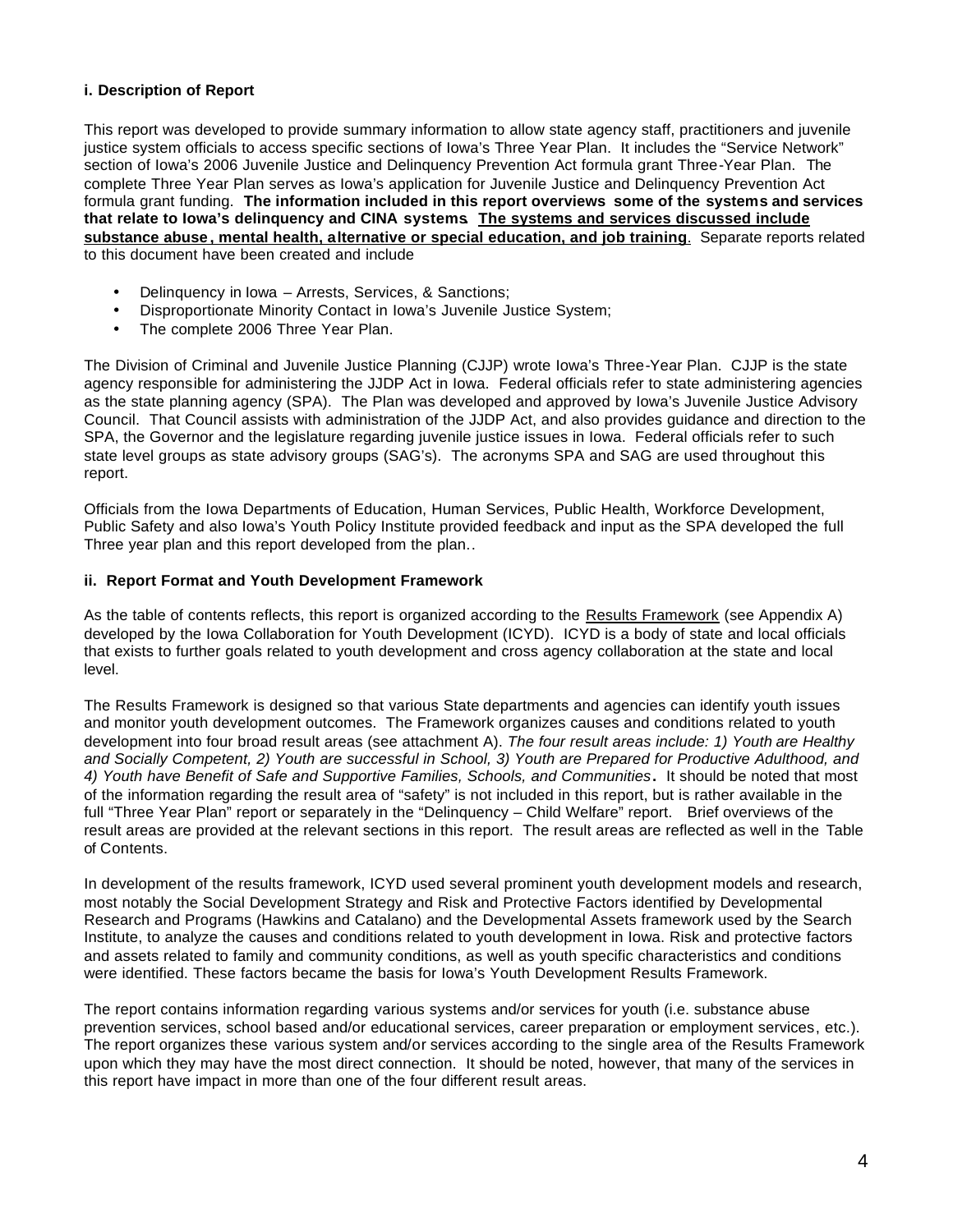#### **iii. State Census Information**

Many of the data elements discussed in this report are broken down by race and gender. Below are census data from the Federal Office of Juvenile Justice and Delinquency Prevention (OJJDP); it is included to provide an overall perspective of the youth population in Iowa. The OJJDP census data is for juvenile population (age 0 through 17) in the State of Iowa for a 2001 through 2003 period.

|                              | 2001    |       | 2002    |                | 2003          |       | Change from 01 to 03 |         |
|------------------------------|---------|-------|---------|----------------|---------------|-------|----------------------|---------|
|                              | Number  | %     | Number  | %              | <b>Number</b> | %     | Number               | %       |
| Total                        | 710,988 |       | 702,882 | $\blacksquare$ | 693,428       |       | $-17,560$            | $-2.5%$ |
|                              |         |       |         |                |               |       |                      |         |
| Caucasian                    | 667,383 | 93.9% | 658,477 | 93.7%          | 648,526       | 93.5% | $-18,857$            | $-2.8%$ |
| African American             | 27,863  | 3.9%  | 28,327  | 4.0%           | 28,563        | 4.1%  | 700                  | 2.5%    |
| Native American              | 3,759   | 0.5%  | 3,754   | 0.5%           | 3.770         | 0.5%  | 11                   | 0.3%    |
| Asian / Pacific Islander     | 11,983  | 1.7%  | 12,324  | 1.8%           | 12,569        | 1.8%  | 586                  | 4.9%    |
| Hispanic / Latino $\ddagger$ | 32,726  | 4.6%  | 33,784  | 4.8%           | 34,707        | 5.0%  | 1,981                | 6.1%    |
| Male                         | 364,858 | 51.3% | 360,528 | 51.3%          | 355,571       | 51.3% | $-9,287$             | $-2.5%$ |
| Female                       | 346,130 | 48.7% | 342,354 | 48.7%          | 337,857       | 48.7% | $-8,273$             | $-2.4%$ |

Figure 1: Juvenile Population of Iowa

Source: OJJDP – National Center for Juvenile Justice

‡ All of the youth in the ethnic classification of Hispanic / Latino are included in the previous racial categories.

Remarks regarding figure:

- lowa's overall youth population has declined 2.5% in the past three years.
- There are significant increases in Iowa's minority populations, particularly for Hispanic/Latino youth.

## **A. SERVICE NETWORKS**

Provided in this section is discussion of some of the services that may be maintained by providers and systems outside of the formal juvenile justice system. Discussion and information are provided regarding the following services: alcohol and drug programming, mental health services, alternative or special education and job training, and child in need of assistance related services. It should be noted that many of these services are accessed by both delinquent and non-delinquent youth. The section is organized according to the four areas in Iowa's Results Matrix.

## **I. YOUTH ARE HEALTHY AND SOCIALLY COMPETENT**

Included in this section is information regarding the result area "Youth are Healthy and Socially Competent". It should be noted as well that many of the services reflected in this section have impact on the other three result areas (Youth are Successful in School; Youth are Prepared for Productive Adulthood; Youth Have Benefit of Safe and Supportive Families, Schools, and Communities). The results matrix and the four result areas are explained in greater detail in the "Report Format and Youth Development Framework" section at the beginning of this report.

There are a number of factors that determine the health and social competence of youth. Indicators of physical and mental health, lifestyle choices, and pro-social relationships can help define the health and social competence of youth. Youth who get a healthy start in life have a distinct advantage over those who do not. Provided in the discussion is information on services and indicators that reflects the healthy and socially competence of youth.

## **a. Alcohol and Drug Programming**

A variety of substance abuse services are provided for Iowa youth:

- $\triangleright$  In-school evidence-based prevention curricula
- $\triangleright$  Before and after school programs
- $\triangleright$  Universal, selective and indicated preventive interventions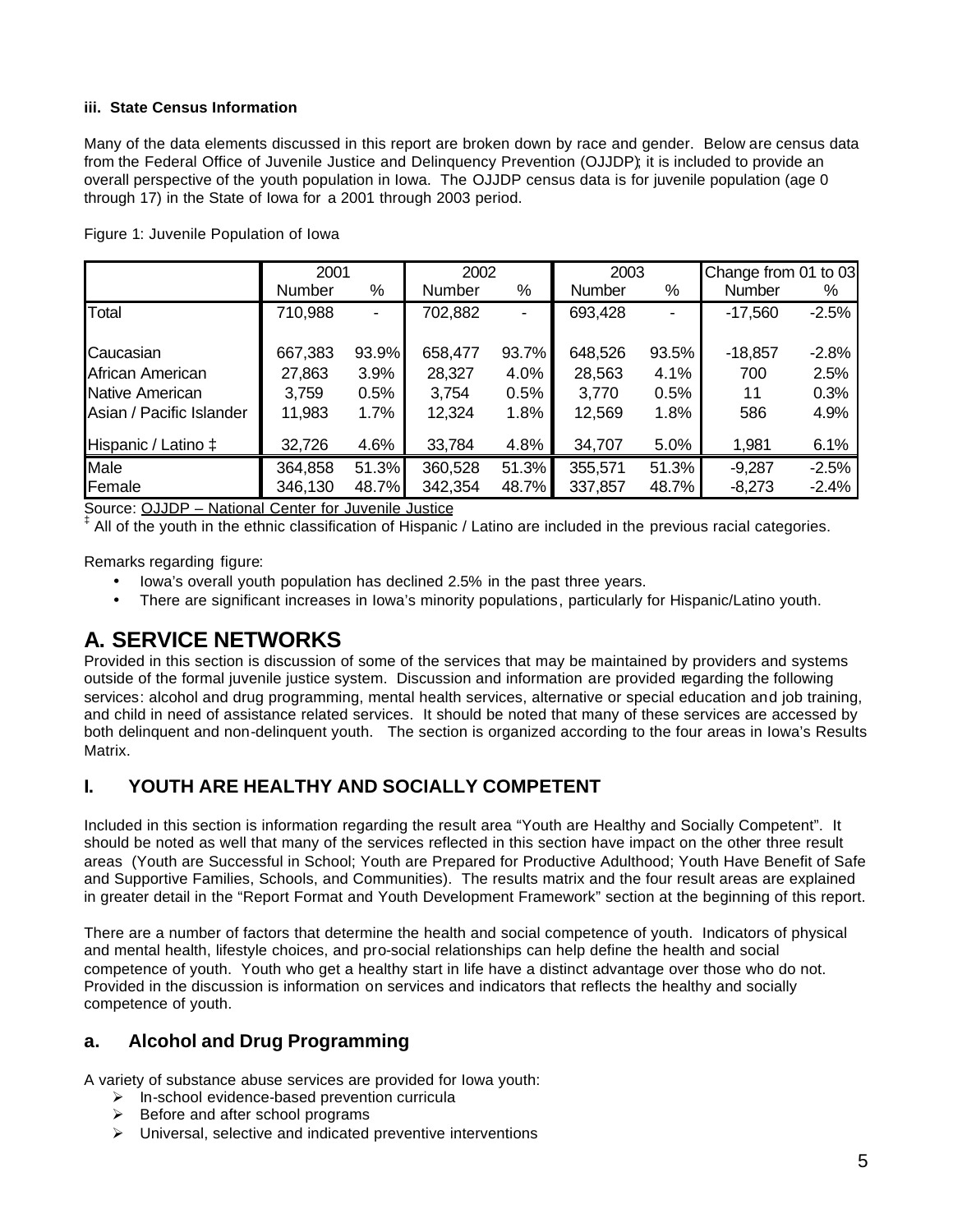- $\triangleright$  Coalition development
- $\triangleright$  Mentoring programs
- $\triangleright$  Drug testing
- $\triangleright$  Court diversion programs
- $\triangleright$  Group and individual counseling
- $\triangleright$  Residential/inpatient or outpatient services
- $\triangleright$  Substance abuse services in day treatment
- $\triangleright$  Group care or state institutional services
- $\triangleright$  Drug courts
- $\triangleright$  Drug Abuse Resistance Education Officers (DARE)
- $\triangleright$  OWI drunk drivers courses

Provided below is a discussion of the funding sources for a variety of the Iowa's substance abuse prevention programming. Additional information is provided regarding Iowa's managed care plan – the Iowa Plan for Behavioral Health and other options for expenses related to substance abuse services.

Iowa Department of Public Health (DPH) Substance Abuse Prevention Programming – As the designated Single State Agency for substance abuse, DHS administers over \$6.5 million in state and federal funds in FY05 through the following types of contracts:

*Comprehensive Substance Abuse Prevention* – Federal Block Grant funds and 4.5% of Iowa General Funds are contracted to 23 (22 in FY06) community-based agencies that collectively provide services to youth and adults in all 99 Iowa counties, work with various age groups from prenatal to older adults who are not in need of treatment and work with all segments of the community. The six strategies that the agencies use in their efforts are Information Dissemination, Education, Alternatives, Problem Identification and Referral, Community-Based Process, and Environmental / Social Policy. Services include universal, selective and indicated preventive interventions.

*Project SIGnificant* – In 2001, Iowa received a Federal Center for Substance Abuse Prevention State Incentive Grant. Twenty-eight subrecipients received funding that continued until January 31, 2006. They have implemented model and evidence-based programs to address alcohol, tobacco and marijuana use among 12-17 year old youth and their families. Fourteen different model programs and three evidence-based programs exist, for a total of 76 implementations. At the state level, the Drug Policy Advisory Council is developing an updated state plan to demonstrate agreement on the direction for prevention across state agencies, to foster system change and provide guidance to prevention providers and community members.

*Youth Mentoring Substance Abuse Prevention* – This funding promotes formal youth mentoring programs that support the State's goals to promote prevention of use and abuse of alcohol, tobacco and other drugs. Target populations for the mentoring programs include any age youth in the community. All contractors follow the Standards of Practice for mentoring programs and elements of effective practice established by the National Mentoring Partnership. The Youth Mentoring programs are funded by State of Iowa funds with a required two to one match of local funds.

*Drug and Violence Prevention* – These programs are funded by the governor's discretionary funds of the Federal Department of Education Safe and Drug-Free School and Communities Act funds with a 10% required local match. Theses services target children and youth who are not normally served by State or local education agencies or populations that need special services or additional resources, such as preschoolers, runaway or homeless children and youth, pregnant and parenting teenagers, and school dropouts. 25% of the funds are required to be law enforcement efforts.

*Prevention of Methamphetamine Abuse* – These programs are funded by Federal SAMHSA funds. The target population is youth between the ages of 6 and 19, parents, and community members. Model programs, implemented in schools, and parent and community education are key services.

*County Substance Abuse Prevention Services* – Up to \$10, 000 of State funds are available to each of the 99 county governments with a required three to one match. Services provided may be any part of the continuum of care except treatment.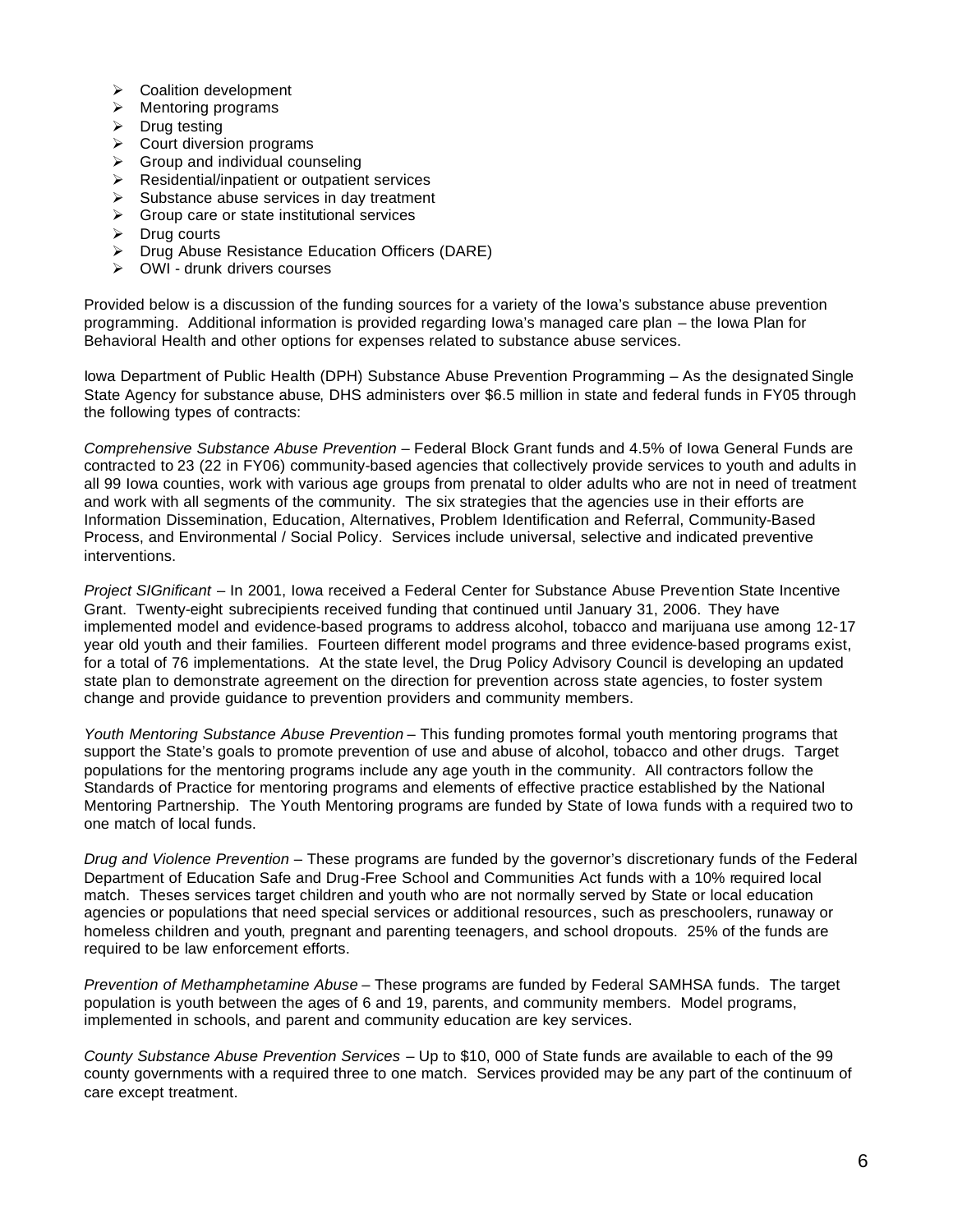*Community Coalition Grants* – Community coalitions may apply for up to \$2000 during FY05 (\$3000 in FY06) of State of Iowa funds to work toward environmental and policy change.

*J.E.L (Just Eliminate Lies)* –JEL is a statewide youth movement targeting tobacco use. The initiative, with support from Iowa Department of Public Health and dedicated revenue from tobacco settlement funds, has been developed and is led by Iowa high school students. JEL is based on advocacy activities on both the state and local levels and it has its own media/marketing campaign to combat the advertising of the tobacco industry. Among its activities is an annual summit where students from across the state learn about tobacco issues and design a campaign strategy.

*Enforcing Underage Drinking Laws (EUDL)* – The SPA allocates the \$360,000 EUDL award to local communities to assist in developing comprehensive and coordinating initiatives to enforce State laws that prohibit the sale of alcoholic beverages to minors and to prevent the purchase or consumption of alcoholic beverages by minors (defined as individuals under 21 years of age). The funds can be used to support activities in 1 or more of the 3 areas outlined in the Federal legislation: Enforcement, Public Education Activities, and Innovative Programs. An example of a law enforcement activity is creating law enforcement and prosecution task forces to target establishments suspected of consistently selling alcohol to minors. Public education activities range from sponsoring media contests to creating billboard messages. Innovative programs include creating youth task forces to examine community norms and messages young people are receiving, or hiring an individual to act as a liaison between youth and communities on the issue of underage drinking.

*Iowa Plan for Behavioral Health* - On September 1, 1995, Iowa launched the Iowa Managed Substance Abuse Care Plan (IMSACP). This was a joint project of DPH and DHS. IMSACP ended December 31, 1998 and was replaced by the Iowa Plan for Behavioral Health – the Iowa Plan. Merit Behavioral Care of Iowa (MBC) was awarded the contract to serve eligible individuals through the Iowa Plan. MBC subcontracts with the National Council on Alcoholism for specific development and monitoring responsibilities.

Eligible Medicaid clients (with certain exceptions) are included in the group of persons covered by the Iowa Plan. Through the Iowa Plan, eligible clients can access a full rang*e* of substance abuse treatment services, including assessment and referral, treatment, and continuing care. Medicaid clients at the most intensive levels of care (clinically managed medium intensity residential; clinically managed medium/high intensity residential; medically monitored intensive inpatient residential; and medically managed intensive inpatient) require pre-treatment authorization and concurrent clinical reviews.

*Other Substance Abuse Options* - Through funds supplied to the program by the Department of Public Health, The Iowa Plan is able to continue to serve clients that are NOT Medicaid eligible. Eligible non-Medicaid clients include individuals who can demonstrate that their annual income is below 300 percent federal poverty level. Substance abuse services are being provided to delinquent and system youth in families covered by private insurance. The array of services actually available would be dictated by the individual coverage of those families. However, clinical substance abuse treatment services provided by state licensed programs are required to adhere to the ASAM Placement Criteria.

#### **Statistics Relative to Substance Abuse**

Provided below are a variety of statistics relative to substance abuse by youth. Legal and illegal substances can be very addictive to children and adults alike.

*Youth Survey Substance Use* - The below figure provides information taken from the 2002 Iowa Youth Survey (IYS). The survey was conducted in the fall of 2002. This survey was also conducted during the fall of 2005, however, the results had not been released at the time of this report. Every three years youth in 6<sup>th</sup>, 8<sup>th</sup>, and 11<sup>th</sup> grades in both public and private Iowa schools are surveyed. Surveys were completed in 349 of Iowa's 371 public school districts (94.1%) and in a minimum of 49 of 178 private schools (27.5%). A total of 96,971 public and private school students across the state completed the IYS, with each county represented by at least 170 students, except Wayne County. The Youth Survey is conducted as part of a collaborative effort between the SAG, the Departments of Education, Health, Workforce Development, the Iowa Governor's Office of Drug Control Policy, the Iowa Consortium for Substance Abuse Research, and the Higher Plain, Inc. The results in the below figure and from figures throughout this plan are from questions in the survey.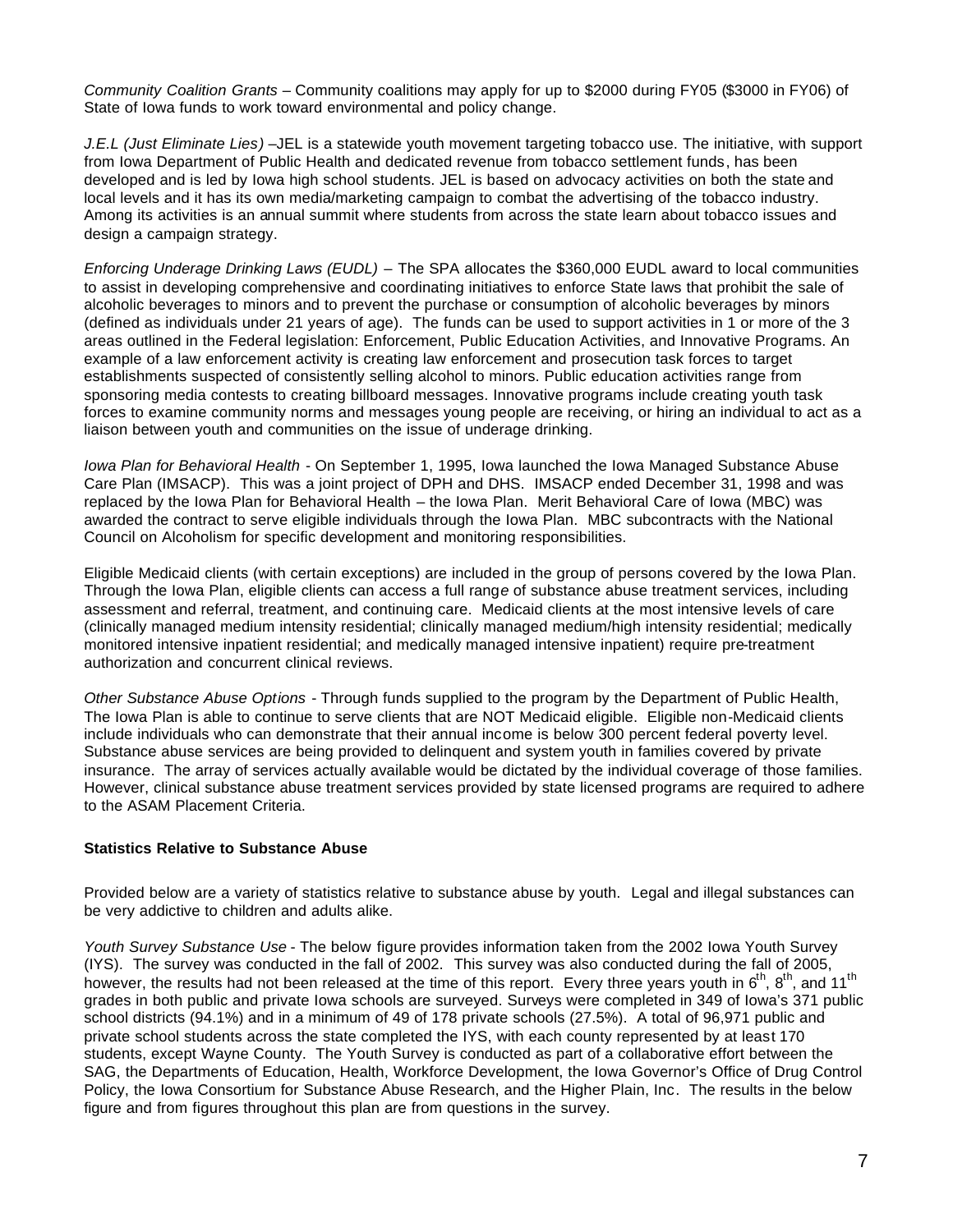#### Figure 2: Tobacco, Drug, and Alcohol Use as Reported by Students

#### Tobacco Use

| 2002    | State<br>Weighted | 6 <sup>th</sup><br>Gr | $\mathsf{d}^{\dagger}$<br>Gr | 4 A th<br>Gr | Male | Female |
|---------|-------------------|-----------------------|------------------------------|--------------|------|--------|
| Current | 14%               | 2%                    | 10%                          | 29%          | 15%  | 12%    |
| Ever    | 24%               | 6%                    | 20%                          | 47%          | 26%  | 22%    |

#### Alcohol Use

| 2002    | State<br>Weighted | $\kappa^{\text{th}}$<br>Gr | Gr<br>nu | $11^{th}$ Gr | Male | Female |
|---------|-------------------|----------------------------|----------|--------------|------|--------|
| Current | 23%               | 6%                         | 18%      | 44%          | 22%  | 22%    |
| Ever    | 42%               | $7\%$                      | 38%      | 71%          | 44%  | 40%    |

#### Drug Use (All)

| 2002    | State<br>Weighted | ام<br>Gr | Gr<br>nu | $4.4^{\text{th}}$ $\sim$<br>ات | Male | Female |
|---------|-------------------|----------|----------|--------------------------------|------|--------|
| Current | 10%               | 2%       | 7%       | 19%                            | 11%  | 8%     |
| Ever    | 19%               | 5%       | 14%      | 37%                            | 20%  | 17%    |

Drug Use (Marijuana Only)

| 2002    | State<br>Weighted | $c^{th}$<br>Gr | $\mathsf{d}^{\mathsf{th}}$<br>Gr | $4.4$ <sup>th</sup><br>Gr | Male | Female |
|---------|-------------------|----------------|----------------------------------|---------------------------|------|--------|
| Current | 7%                | 1%             | 5%                               | 15%                       | 8%   | 6%     |
| Ever    | 15%               | 1%             | 9%                               | 34%                       | 16%  | 13%    |

Source: Iowa Youth Survey (2002)

Remarks regarding figures: The 2002 Iowa Youth Survey asked student respondents to report current and past tobacco, alcohol, and drug use:

- Fourteen percent of respondents reported current tobacco use while 24 percent reported ever using tobacco products.
- The percent of respondents that reported using alcohol was much higher. Twenty-three (23) percent reported current alcohol use while 42 percent reported ever using alcohol.
- Only 10 percent of respondents reported current use of drugs (e.g., amphetamines, cocaine, inhalants, marijuana, and steroids), while 19 percent reported ever using drugs.

*Arrests for Certain Drug Related Violations* – Illegal drug use is an issue at both the state and federal level. Such use increases the number of arrests for other criminal activities including but not limited to robbery, theft, burglary, assault, sex offenses, intimidation, domestic abuse and murder.

Figure 3: Arrests for Drug/Narcotic Violations and Drug Equipment Violations

|      | Total Arrests | Rate (per 100,000) | Juvenile Arrests | Rate (per 100,000) |
|------|---------------|--------------------|------------------|--------------------|
| 2001 | 11.439        | 405.7              | 1.690            | 237.2              |
| 2002 | 13,396        | 468.9              | 1.728            | 252.1              |
| 2003 | 13,359        | 466.7              | 1,630            | 241.2              |
| 2004 | 13.128        | 451.9              | 1.532            | 221.9              |

Source: Iowa Department of Public Safety – Uniform Crime Report (2001-2004)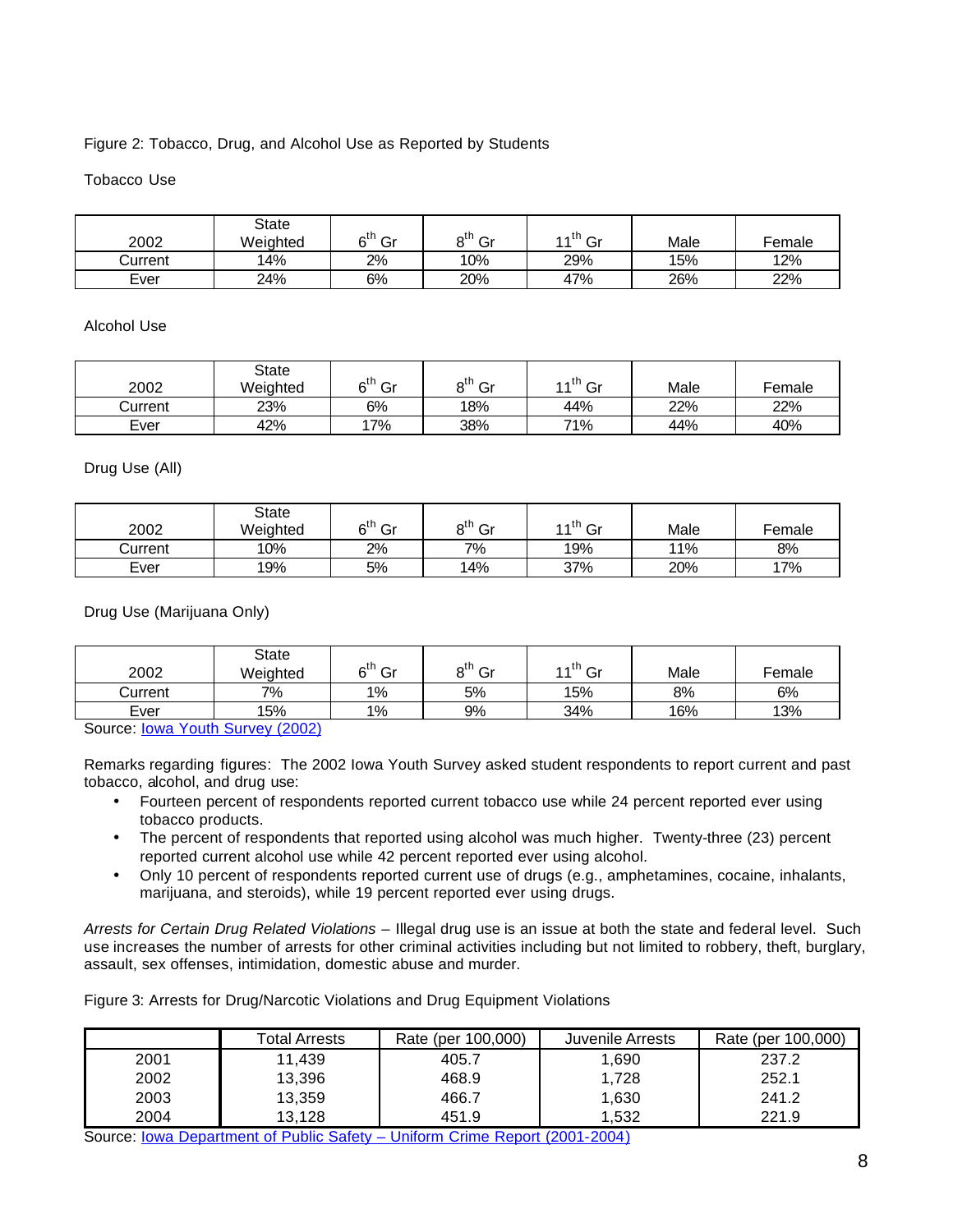Remarks regarding figure:

- The figure shows an in the number of arrests for drug offenses from 2001 to 2002, and a decrease in 2003 and 2004.
- The number and rate of arrests for drug offenses for both juveniles and adults increased notably from 2001 to 2002, and decreased in 2003 and 2004.

## **b. Mental Health Services to Juveniles in the Juvenile Justice System**

For youth involved in the juvenile justice system mental health services are provided in a variety of settings and paid for through a variety of funding streams. The settings include

- $\triangleright$  In home services
- $\triangleright$  Office and school settings
- $\triangleright$  Day programs
- $\triangleright$  Day treatment
- $\triangleright$  Group care
- $\blacktriangleright$  Inpatient hospitalization
- $\blacktriangleright$  Juvenile detention facilities
- $\triangleright$  State institutions.

*Funding* - Mental health services in the juvenile justice system are funded through

- $\triangleright$  Rehabilitative treatment and supportive services in the child welfare system (those services were discussed in the Structure and Function section of this report)
- $\triangleright$  The Iowa Plan for Behavioral Health
- ÿ State Children's Health Insurance Program (Hawk I)
- $\triangleright$  Private health insurance
- $\triangleright$  Sliding fees for private pay
- $\triangleright$  Funding administered through county of residence for psychiatric services at the University of Iowa (Sliding fees are funded through both private and local government sources)

Provi ded below is information regarding a variety of activities taking place regarding mental health issues for youth.

*SAG Mental Health Committee* – For the past 4 years the SAG has maintained a Committee that has been engaged in a variety of activities relative mental health issues for Iowa youth. The Committee includes SAG members, mental health professionals, youth service providers, and concerned citizens. Research by the group reflects that two of the services in the child welfare/juvenile justice system (shelter care and juvenile detention) that work with youth with some of the most pressing mental health issues, have extremely limited training opportunities regarding the issues of mental health. The group has been actively engaged in a variety of mental health related training activities for juvenile detention and shelter care facility staff. The effort is discussed in greater detail in the "Program Description" section of this report.

*Mental Health System Redesign* - DHS, at the request of the Iowa General Assembly, is currently looking at a "redesign" of mental health (SED), developmental disabilities (MR/DD) and Brain Injury (BI) services in Iowa for children. This work will address eligibility and access to a uniform disability system to meet the needs of children.

Key issues include

- $\triangleright$  Standard statewide eligibility (clinical and financial)
- $\triangleright$  Statewide availability
- $\triangleright$  Gaps in the system
- $\triangleright$  Reaching all children and families who have needs
- $\triangleright$  Child and adult system transition processes
- $\triangleright$  Changes needed to the Iowa Code

*Iowa Plan for Behavioral Health* - On March 1, 1995 the Mental Health Access Plan (MHAP) was launched in Iowa with a managed care organization providing the management of the program. MHAP ended on December 31, 1998 and was replaced by the Iowa Plan for Behavioral Health. Some of the youth accessing Iowa Plan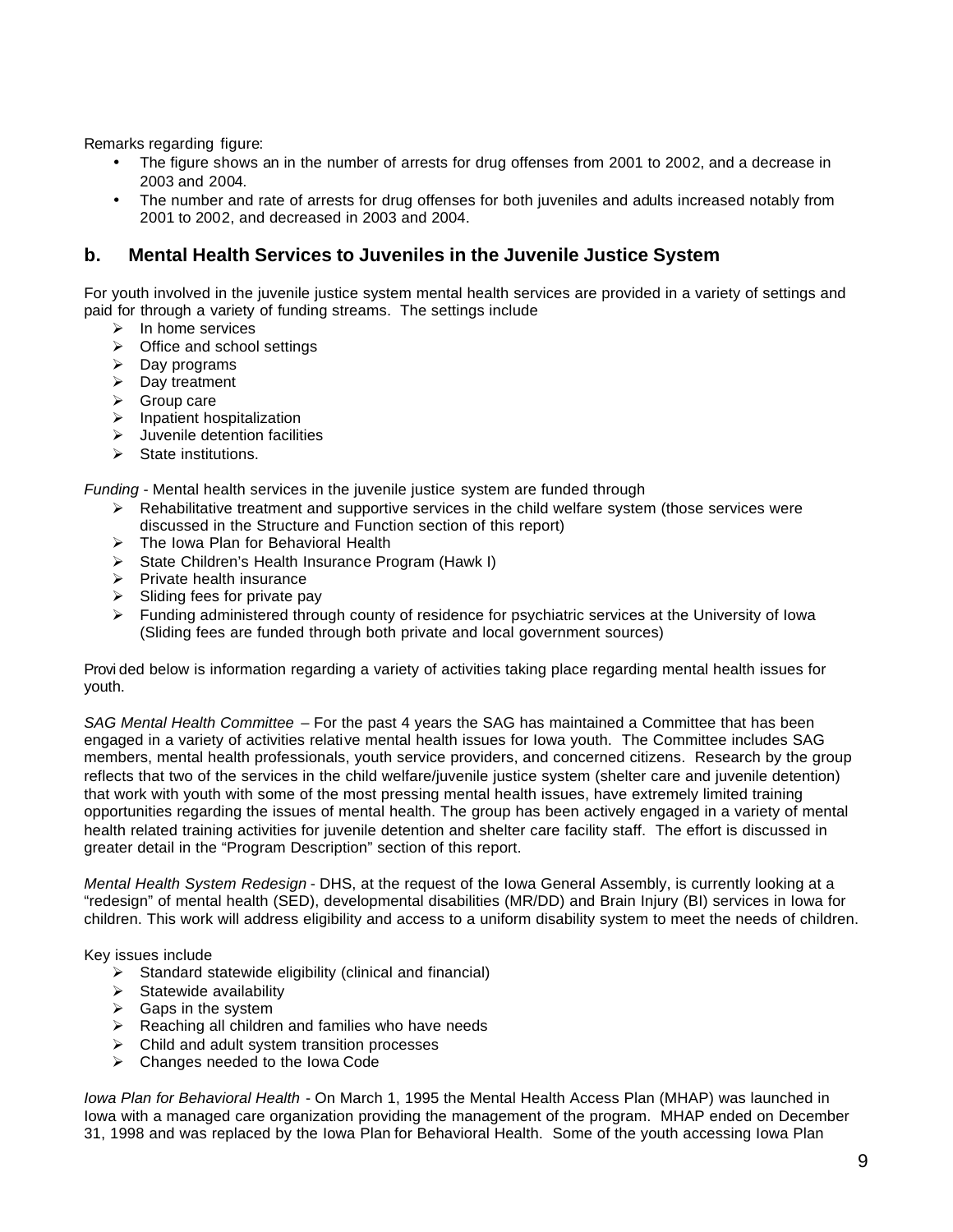services are involved in the juvenile justice system. The intent of the program is to expand the access and range of appropriate mental health services. Mental health services provided include psychiatric services, outpatient, inpatient, partial hospitalization, day treatment, intensive outpatient, and crisis intervention.

An estimated 180,000 Iowa Medicaid recipients are covered by the Iowa Plan. With certain exceptions, recipients include those eligible through the Family Investment program (Iowa's AFDC) and related categories, as well as people eligible through Supplemental Security Income (SSI) and related categories for those under the age of 65.

*Other Mental Health Options* - Mental health services may be available through the State Children's Health Insurance Program (known in Iowa as Hawk I) and private insurance coverages held by some families. The array of services actually available under private insurance coverage would be dictated by the individual coverage of those families.

Families without insurance coverage and not eligible for the Medicaid programs (State Children's Health Insurance Program, Iowa Plan and Rehabilitative Treatment and Supportive Services) are more limited in the mental health options available. Some communities have mental health centers or mental health providers who will provide services on a sliding fee scale basis. Some families also may qualify to receive State Psychiatric services at the University of Iowa Psychiatric Hospital. Funding for these services is administered according to county of residence.

*Psychiatric Mental Health Institutes for Children* - Psychiatric Medical Institutions for Children (PMIC's) service children with psychiatric disorders who are able to be treated in a physically non-secure setting. Treatment services include diagnostic services, psychiatric services, nursing care, and rehabilitative services under the direction of a qualified mental health professional. Funding sources for PMIC's are state and federal Medicaid funds. Many youth in PMIC facilities are CINA's.

#### **Statistics Relative to Mental Health**

Provided below are a variety of indicators reflective of the mental health of youth in Iowa. Mental Health Institute data was provided by the two state operated facilities with juvenile wards (Cherokee Mental Health Institute and Independence Mental Health Institute). The data are for all youth who were admitted to these two facilities during the indicated state fiscal year regardless of when they were discharged. The collected data include admit date and release date, gender, race/ethnicity and the manner in which the youth was committed (voluntary, involuntary and juvenile court order). The data were then counted by total admits, by gender, by race/ethnicity and by the manner in which they were committed.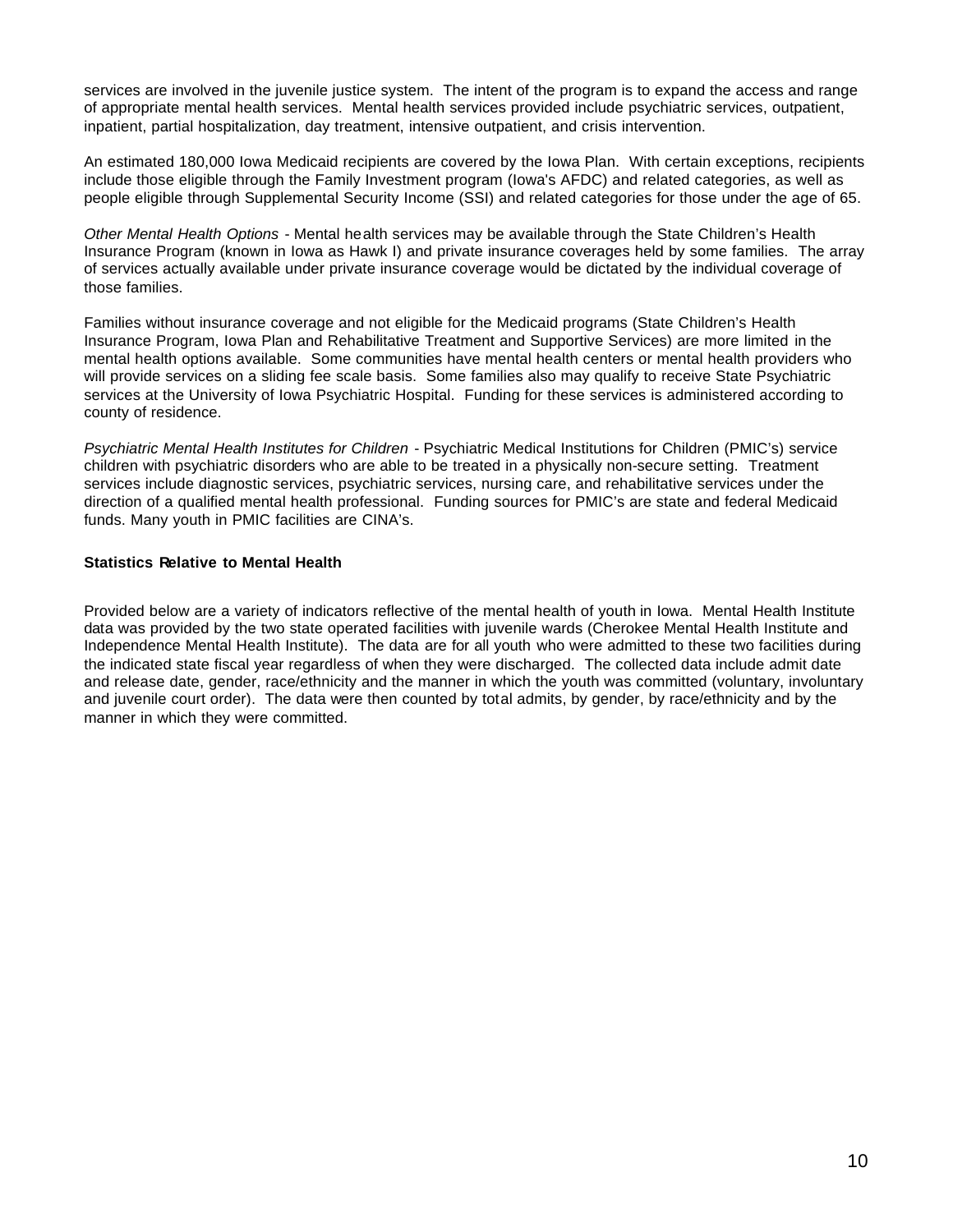#### Figure 4: Mental Health Institute Admits

|        |     | SFY <sub>02</sub> |     | SFY03 |     | SFY04 |     | SFY <sub>05</sub> |
|--------|-----|-------------------|-----|-------|-----|-------|-----|-------------------|
| Male   | 166 | 54.4%             | 184 | 57.3% | 204 | 57.5% | 193 | 57.1%             |
| Female | 139 | 45.6%             | 137 | 42.7% | 151 | 42.5% | 145 | 42.9%             |
| Total  | 305 |                   | 321 |       | 355 |       | 338 |                   |

|                                  |     | SFY <sub>02</sub> |     | SFY03 |     | SFY04   |     | SFY05 |
|----------------------------------|-----|-------------------|-----|-------|-----|---------|-----|-------|
| Caucasian                        | 268 | 87.9%             | 275 | 85.7% | 328 | 92.4%   | 290 | 85.8% |
| African American                 | 23  | 7.5%              | 22  | 6.9%  | 16  | 4.5%    | 26  | 7.7%  |
| Native American<br>Asian/Pacific | 0   | 0.0%              | 5   | 1.6%  | 0   | $0.0\%$ | 4   | 1.2%  |
| Islander                         | 2   | 0.7%              | 3   | 0.9%  |     | 0.3%    | 0   | 0.0%  |
| Hispanic/Latino                  | 11  | 3.6%              | 15  | 4.7%  | 9   | 2.5%    | 15  | 4.4%  |
| <b>Unknown</b>                   |     | 0.3%              |     | 0.3%  |     | 0.3%    | 3   | 0.9%  |
| Total                            | 305 |                   | 321 |       | 355 |         | 338 |       |

|                |     | SFY02 |     | SFY03 |     | SFY04 |     | SFY05 |
|----------------|-----|-------|-----|-------|-----|-------|-----|-------|
| Involuntary    | 192 | 63.0% | 233 | 72.6% | 256 | 72.1% | 226 | 66.9% |
| Voluntary      | 38  | 12.5% | 25  | 7.8%  | 29  | 8.2%  | 18  | 5.3%  |
| Juvenile Court | 75  | 24.6% | 63  | 19.6% | 70  | 19.7% | 94  | 27.8% |
|                | 305 |       | 321 |       | 355 |       | 338 |       |

Remarks regarding figure:

- Total admits were fairly stable for the report years.
- Girls comprised an average of approximately 43% of the admits during the report years.
- Minority youth comprised 12% of the admits during the report years.
- Over two thirds of the admissions during the report years were involuntary commitments.
- Juvenile court admissions were 24.6% in 2002 such admission dropped to about 19% in 2003 and 2004. Court admissions increased to 27.8% of the admission in 2005.

*Youth Ability to Make Friends* - One of the indicators which research suggests demonstrates the overall mental health of youth is related to their ability to make friends. Youth that are able to create friendships easily tend to be more socially involved with their peers, tend to have more social attachment, and generally feel better about themselves. The below figure provides IYS information relative to youths' ability to make friends.

#### Figure 5: Youth Ability to Make Friends

| I am good at making friends | 6th Grade | 8th Grade | 11th Grade | <b>Weighted State</b> |
|-----------------------------|-----------|-----------|------------|-----------------------|
| <b>Strongly Agree</b>       | 48.0%     | 38.0%     | 32.0%      | 39.0%                 |
| Agree                       | 43.0%     | 51.0%     | 57.0%      | 51.0%                 |
| Disagree                    | 7.0%      | $8.0\%$   | $9.0\%$    | 8.0%                  |
| <b>Strongly Disagree</b>    | $2.0\%$   | 2.0%      | 2.0%       | $2.0\%$               |

Source: **lowa Youth Survey (2002)** 

Remarks regarding figure: The 2002 Iowa Youth Survey asked student respondents to report on their ability to make friends.

• From figure it can be seen that most youth, 90% for the weighted state, believe that they are good at making friends.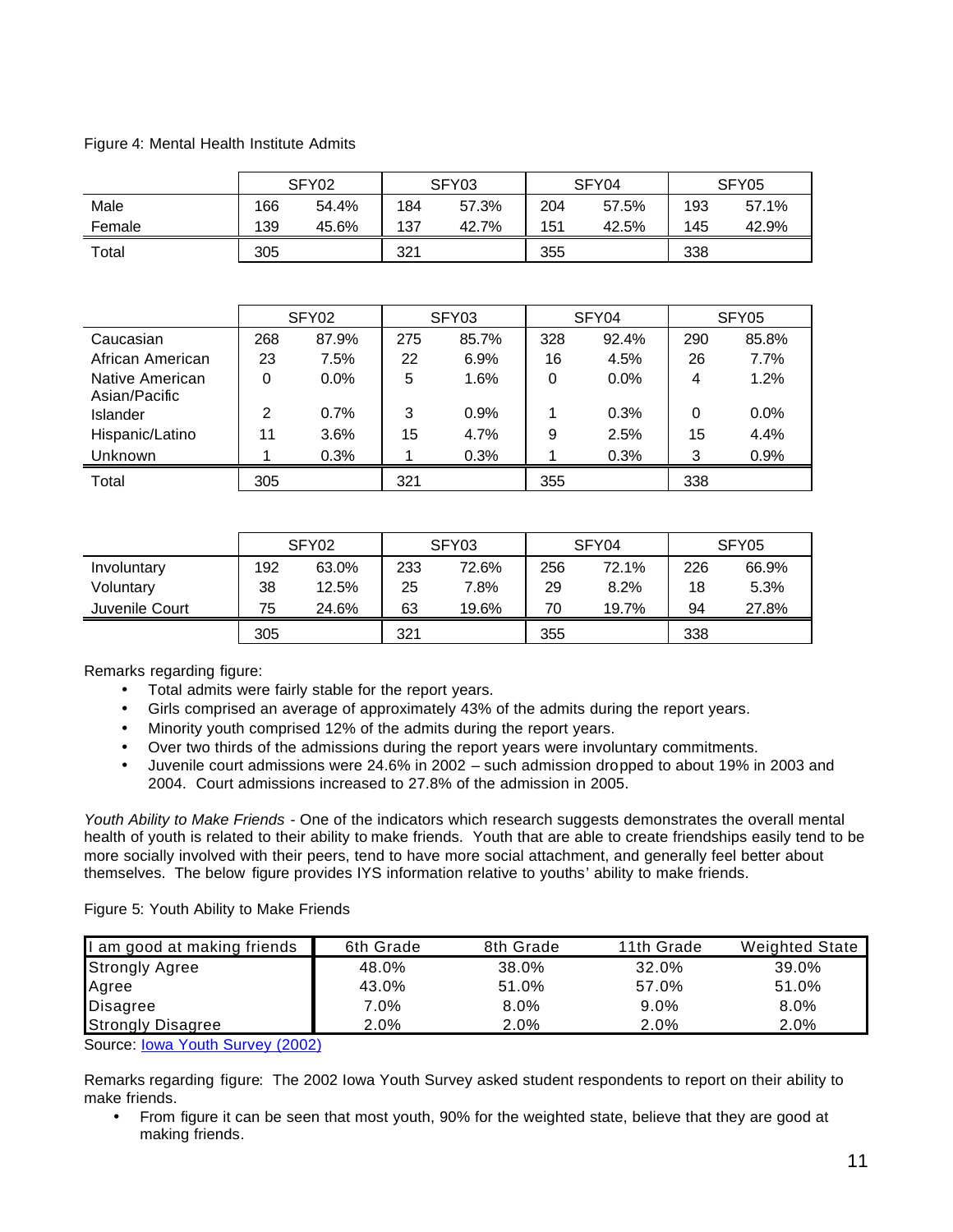*Positive Identity* - Children who have a positive identity and good self-esteem tend to be more involved in their schools and communities, and are therefore more attached to their schools and communities. They feel better about themselves and are less likely to exhibit anti-social behavior or engaged in negative activities.

Figure 6: Youth With Positive Identity

Percent of Youth who Responded to the Following Statement:



*I* feel *I* do not have anything to be proud of. ♦

Source: Iowa Youth Survey (2002)

Remarks regarding figure: The 2002 Iowa Youth Survey asked students to respond to the statement "I do not have anything to be proud of".

- The figure shows that 72 percent of student respondents responded "Disagree" or "Strongly Disagree" to the statement.
- More than a quarter (28%) of the respondents agree that they do not have anything to be proud of.

*Fun and Recreation* - Youth that spend time both with family and friends recreating and having fun have a greater chance of having a positive self-image and positive self-identity. They have a chance to relieve stress and are at a greater chance of being both mentally and emotionally healthier.

Figure 7: How many evenings do you go out for fun and recreation?

| During an average week (including<br>weekends) how many evenings do you go<br>out for fun and recreation? | 6th Grade | 8th Grade | 11th Grade | Weighted<br>State |
|-----------------------------------------------------------------------------------------------------------|-----------|-----------|------------|-------------------|
| None                                                                                                      | 7%        | 5%        | 3%         | 5%                |
|                                                                                                           | 14%       | 11%       | 7%         | 11%               |
|                                                                                                           | 19%       | 20%       | 19%        | 19%               |
|                                                                                                           | 21%       | 25%       | 26%        | 24%               |
| 4 or 5                                                                                                    | 21%       | 24%       | 28%        | 24%               |
| 6 or 7                                                                                                    | 18%       | 16%       | 16%        | 17%               |

Source: Iowa Youth Survey (2002)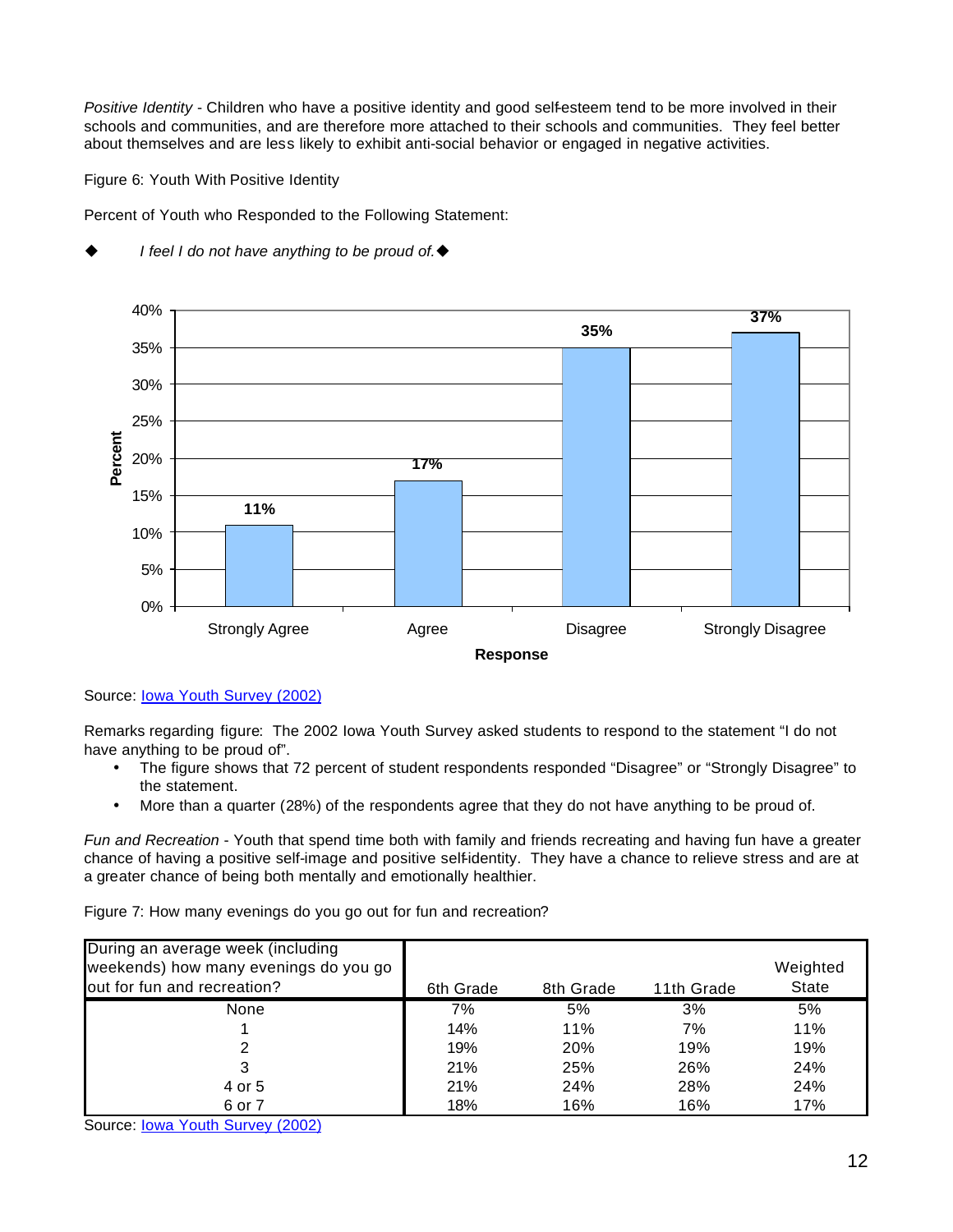Remarks regarding figure: The 2002 Iowa Youth Survey asked students to respond to the question "During an average week how many evenings to you go out for fun and recreation?"

- On average 95% of the youth responded that they go out for fun and recreation at least once a week.
- On average 65% responded that they go out 3 or more times a week.

#### **c. Other Health Related Services and Indicators**

There are a variety of other health related services for youth including pregnancy prevention efforts, free an sliding fee scale clinics, school based health services, etc. Provided below are a variety of health related indicators. Included with the indicators is a very brief description of some of the programs created to assist in improving the overall health of youth and families.

*Free and Reduced Lunches* - Children from certain low-income families qualify to participate in free and reduced lunch programs at school. Qualification for the program is determined by household size and income. School lunch programs potentially enhance children's health and learning abilities by contributing to their physical and mental well-being.

|             | Number of Students Eligible for Free and | Percentage of Students Eligible for Free and |
|-------------|------------------------------------------|----------------------------------------------|
| School Year | <b>Reduced Meals</b>                     | <b>Reduced Meals</b>                         |
| 2000-2001   | 131.577                                  | 26.7%                                        |
| 2001-2002   | 129.554                                  | 26.7%                                        |
| 2002-2003   | 137.414                                  | 28.5%                                        |
| 2003-2004   | 144,231                                  | 30.0%                                        |
| 2004-2005   | 148.759                                  | 31.1%                                        |

Figure 8: Free and Reduced Meal Eligibility (2000 – 2005)

Source: Iowa Department of Education

The numbers for the figure are based on participation in the annual Basic Education Data Survey.

Remarks regarding the figure:

- The number of students eligible for free and reduced meals was at its lowest in 2001-2002.
- From 2002-2003 to 2004-2005 the number of students eligible increased by 8.2%.

*Family Investment Program (FIP)* - To assist families in need as they become self-supporting, Iowa has the Family Investment Program (FIP). This program helps so that dependent children may be cared for in their own homes or homes of relatives. Through this program, at-risk children and their families receive financial support to help the family with job seeking skills, receive information on general health and nutrition for children, skill building activities, etc.

Figure 9: FIP Cases (2001 – 2005)

| <b>FFY</b> | Average Monthly Cases | <b>Average Monthly Recipients</b> |
|------------|-----------------------|-----------------------------------|
| 2001       | 19.578                | 51,738                            |
| 2002       | 20,223                | 53.572                            |
| 2003       | 20,089                | 52.177                            |
| 2004       | 20,138                | 51.957                            |
| 2005       | 19,081                | 48.505                            |

Source: Iowa Department of Human Services

Remarks regarding the figure:

- The average monthly number of cases decreased 5.6% from 2002 to 2005.
- The average number of recipients decreased 9.5% in 2005 from 2002.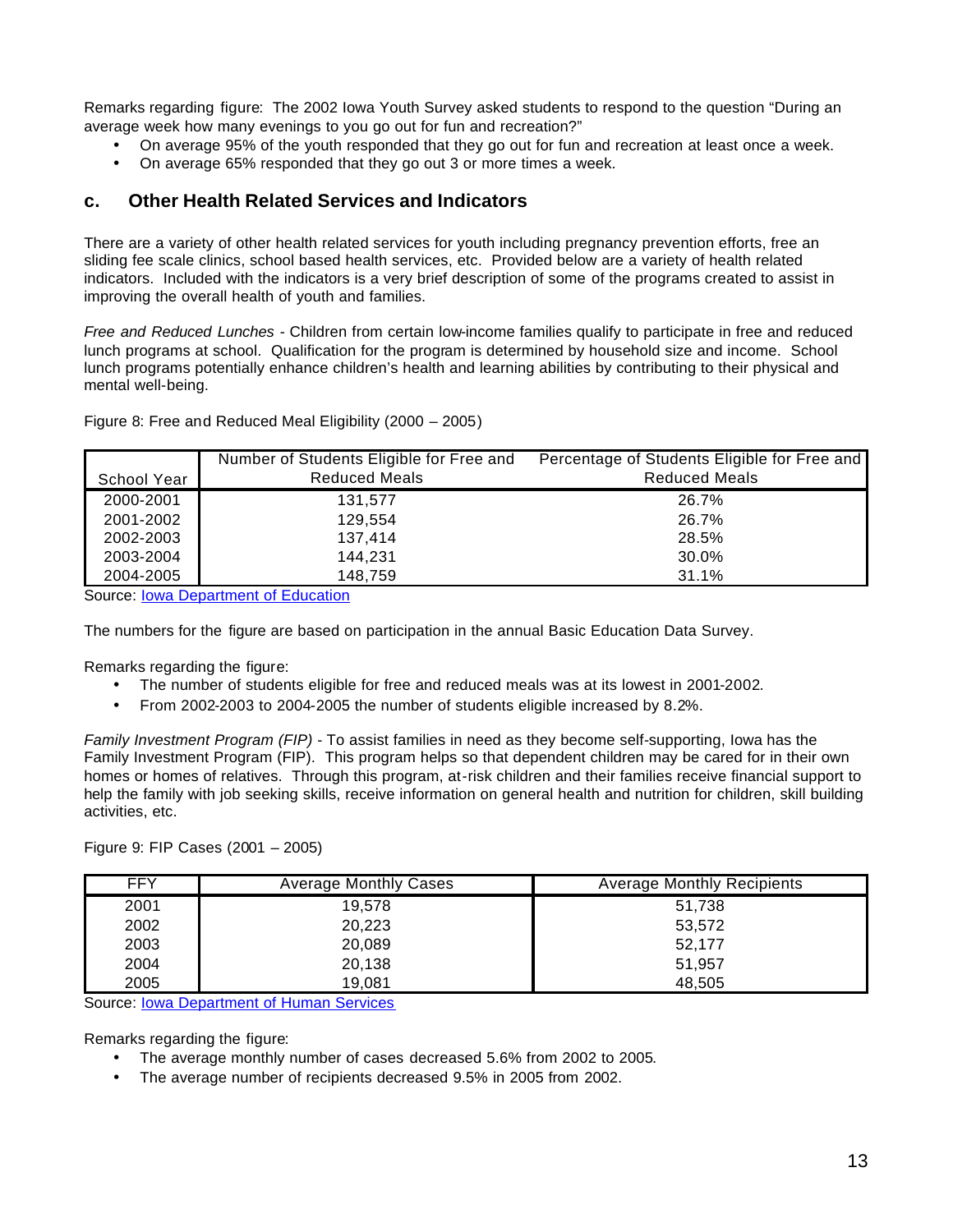*Food Stamps* - Yet another program to help low-income families is the food stamp program. This program promotes the general welfare of eligible families by raising their levels of nutrition to avoid hunger and malnutrition.

Figure 10: Food Assistance Program (2001–2005)

| <b>FFY</b> | <b>Average Monthly Cases</b> | <b>Average Monthly Recipients</b> |
|------------|------------------------------|-----------------------------------|
| 2001       | 53,553                       | 124.475                           |
| 2002       | 59.101                       | 137.585                           |
| 2003       | 66.434                       | 153,813                           |
| 2004       | 76.892                       | 179.146                           |
| 2005       | 89,831                       | 207,050                           |

Source: Iowa Department of Human Services

Remarks regarding figure:

• Between 2001 and 2005 there was a 66.3% increase in the average number of monthly recipients receiving food stamp assistance, and a 67.7% increase in the average number of monthly cases.

*Medicaid* - The Medicaid program, enacted under Title XIX of the Social Security Act, is a Medical Assistance Program financed through joint federal and state funding and administered by each state according to an approved state plan. Under this plan, a state reimburses providers of medical assistance to individuals found eligible under Title XIX and other various titles of the Act.

Figure 11: Medicaid Assistance

|                                           |  | 2002            |  | 2 በ በ 4 |               |  |  |  |
|-------------------------------------------|--|-----------------|--|---------|---------------|--|--|--|
| Avg Number of Recipients 213,460          |  | 244.160 254.601 |  | 270929  | 44 O<br>- 287 |  |  |  |
| Source: Jown Doppriment of Human Services |  |                 |  |         |               |  |  |  |

Source: Iowa Department of Human Services

Remarks regarding figure:

• There was a 34.6% increase in the number of Medicaid recipients from 2001 through 2005.

*Teenage Birth Rate* - Teenage births affect both teenage parents and the children born to teenage parents. Teenagers are generally economically and emotionally unprepared for the demands of parenthood. In addition, infants who are born to teenage mothers are at a heightened risk for low birth weight, and will likely face economic hardship during their childhood.

Figure 12: Number of Births to Teens

|                       | 2000 | 2001 | 2002 | 2003 | 2004 |
|-----------------------|------|------|------|------|------|
| 14 years and younger  | 48   | 34   | 29   | 36   | 25   |
| 15 to 17<br>vears old | 136  | 049  | 008  | 913  | 895  |
| Total                 | 184  | 083  | ,037 | 949  | 920  |

Source: Iowa Department of Public Health

Remarks regarding figure:

- The overall number of births to teens decreased 22.3% from 2000 to 2004.
- The number of births to youth 15 to 17 years old decreased 21.2% during the report period.

## **II. YOUTH ARE SUCCESSFUL IN SCHOOL**

Included in this section is information regarding the result area "Youth are Successful in School". It should be noted as well that many of the services reflected in this section have impact on the other three result areas (Youth are Healthy and Socially Competent; Youth are Prepared for Productive Adulthood; Youth Have Benefit of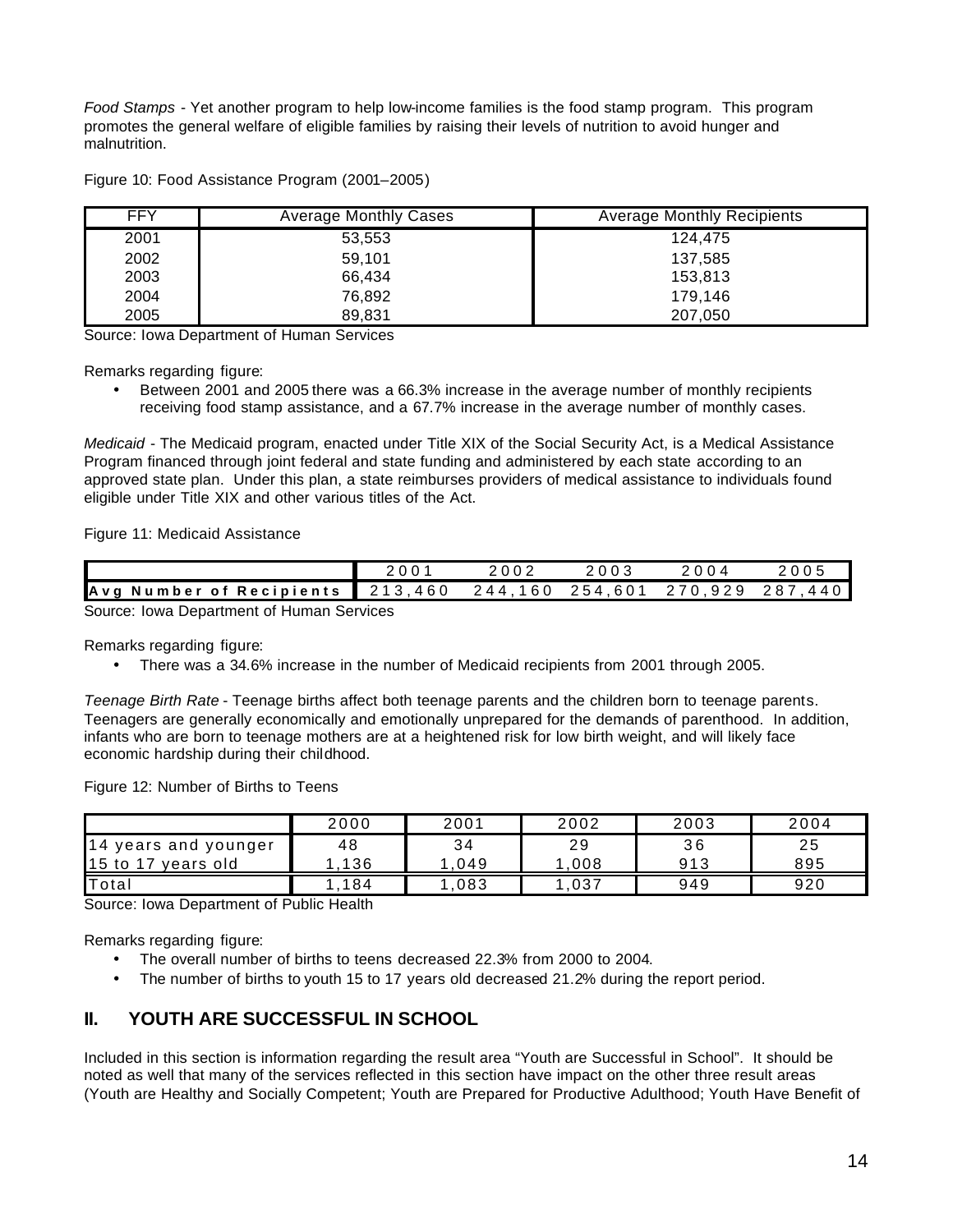Safe and Supportive Families, Schools, and Communities). The results matrix and the four result areas are explained in greater detail in the "Report Format and Youth Development Framework" section at the beginning of this report.

School environment, school attachment, and academic achievement are all factors that can help determine if youth are successful in school. Students with smaller class sizes and lower student/teacher ratios tend to perform better in school. In addition, students who remain in one school may feel more attached to their school and teachers, and therefore perform better academically than students who move frequently from one school to another. Preparation for adulthood can be determined by high school dropout rates and the percent of high school graduates pursuing further education.

## **a. Alternative or Special Education Programs for Delinquent Youth**

Iowa provides a variety of alternatives for at-risk and delinquent youth including tutoring or mentoring programs, after school activities, day treatment services, truancy liaison officers, etc. Discussed below is a sample of the noteworthy alternatives presently available for delinquent and at-risk youth.

*Alternative Schools* - There are currently 101alternative schools in Iowa. Seventy-five counties now have at least one alternative school located within their boundaries. Alternative schools provide educational and vocational services to youth that in many instances have problems with delinquency, chronic absenteeism or who have dropped out of school. Certainly not all of the youth attending these schools are delinquent or system youth, but such schools are a viable option for such youth.

The Department of Education continues to encourage the development and implementation of area-wide (regional) alternative schools. The regional concept allows a number of school districts to work together to provide alternative school services – 292 school districts have formed consortiums to provide alternative schools because they cannot afford to provide them on their own or realized a greater advantage from shared programming. As an example, a regional alternative school in Newton is accessed by a total of seven different school districts. A number of school districts in Iowa as well have formed partnerships with community colleges to complement their high school education with career planning, vocational training, work placement, and post secondary planning.

*Area Education Agencies* - It should be noted that delinquent youth in some of Iowa's most restrictive settings such as the state training schools, group care facilities, mental health settings or other out of home placements are often served by staff from Area Education Agencies (AEA's). AEA's are regional/intermediate education units that provide both specialized training for staff and educational assistance for students in many of these restrictive settings. AEA's also provide specialized training for staff in regular education settings to address the needs of students at risk and those with special needs.

*Learning Supports* - For a number of years the Iowa DOE has been working to put in place a structure to improve school achievement that focuses on the non-academic issues that dramatically impact achievement. The ICYD Steering Committee has been serving as the governing body to ensure all youth have the learning supports necessary to develop socially, emotionally, intellectually, and behaviorally and overcome barriers to their learning. The Iowa DOE has adopted the ICYD Results Framework to guide this work and has involved several of the ICYD members in this redesign process.

*21st Century Grant Learning Centers* – With the enactment of the No Child Left Behind Act, 2001 (NCLB1, administration of the distribution of funding for the 21st Century Learning Communities (21st CCLC) program has been devolved to the states. Th e overarching goal of this new state administered program is to establish or expand community learning centers during non-school hours to provide students who attend schools eligible for Title I schoolwide programs (i.e., 40% of students are eligible to receive free and reduced lunch) with academic enrichment opportunities and supportive services necessary to help them achieve academically and develop socially, emotionally, physically, and behaviorally. Entities eligible to receive Iowa's grant funds for a period of five (5) years have been expanded to include local educational agencies (LEAs), cities, counties, community-based organizations (CBOs), faith-based organizations (FBOs), non-profit organizations (NPOs), or a consortium of two or more such agencies, organizations or entities. Applicants are required to plan their programs through a collaborative process that includes parents, youth, and representatives of participating schools or local educational agencies, governmental agencies (e.g, cities, counties, parks and recreation departments), community organizations, and the private sector.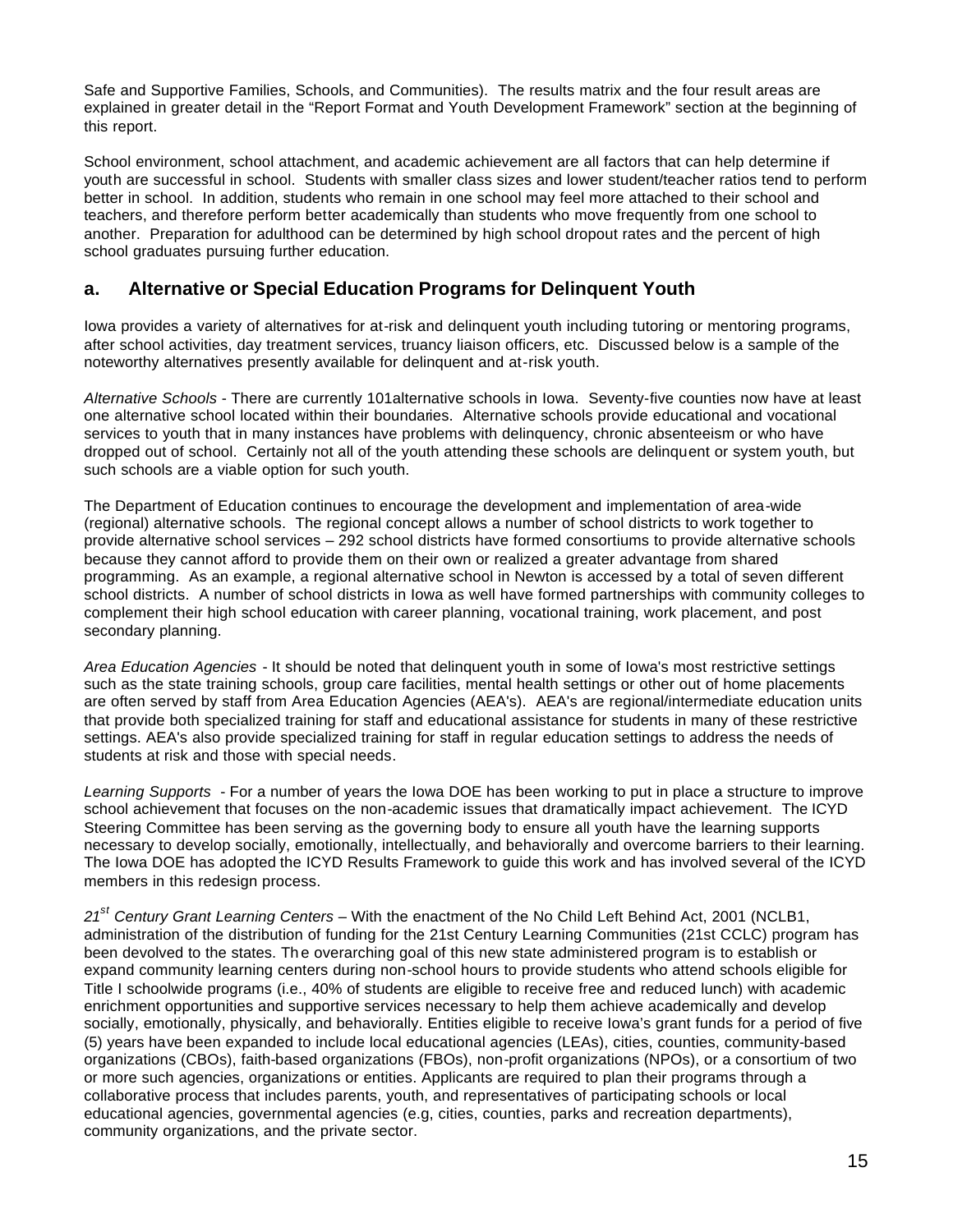*Character Counts* – The Institute for Character Development's (ICD) mission is to recognize, enhance, and sustain the positive qualities of Iowans in order to promote civility through character development. The cornerstone of the focus has been acting as a statewide partner of the national CHARACTER COUNTS! Coalition. This partnership has enabled the development and mobilization of community based character development initiatives rooted in the Six Pillars of Character: Trustworthiness, Respect, Responsibility, Fairness, Caring and Citizenship. The vision is to mobilize the entire state around the issues of civility and decision-making rooted in good character. Civility and character development fit everywhere, from the art room to the boardroom, and there is not an individual or organization that cannot benefit from efforts to enhance actions related to decision making. Current efforts have focused statewide attention on character development research for high school youth. This effort has been titled "Smart & Good" and has helped high schools across the state to being to incorporate positive youth development strategies into their regular programming.

*Specialized Instructional Services* – Schools in Iowa provide many programs and services designed to meet the special needs of students with emotional and behavioral problems. Services are provided to students to the extent possible in their home schools. A problem solving approach that includes functional behavioral assessment and the design of positive behavioral supports provides the structure for service delivery that begins in the regular classroom, includes teacher assistance teams, and provides the services of special education staff in regular classrooms, and when necessary, in special settings. Services in schools are supported by a complement of support staff supplied through the AEA's that include school psychologists, social workers, educational consultants, speech-language pathologists, and an array of other specialists.

#### **Statistics Relative to Education**

Provided below are a variety of statistics relative to state graduation and school dropout rates. The statistics provide a snapshot of the overall performance of Iowa students.

*School Enrollment* - As seen in the below figure public school enrollment has been decreasing over the past few years. The figure information also reflects that non-public school enrollments have been decreasing as well, leading to a decrease in the total school enrollments in Iowa over the past 5 school years.

|           | <b>Public</b> | Non-Public | Total   |
|-----------|---------------|------------|---------|
| 2000-2001 | 494.291       | 41,064     | 535,355 |
| 2001-2002 | 489.523       | 39.881     | 529.404 |
| 2002-2003 | 487.021       | 38,998     | 526,019 |
| 2003-2004 | 485.011       | 37.243     | 522,254 |
| 2004-2005 | 483,335       | 36.161     | 519.496 |

Figure 13: Iowa Public and Non-Public School K-12 Enrollments

Source: Iowa Department of Education

Remarks regarding figure:

- The average decrease between each school year was 0.7%.
- From the 2000-2001 to 2004-2005 school year, enrollment declined 3%.

*Special Education* – Children in special education settings have special needs and are provided the opportunity to increase their learning and behavioral abilities. At the same time, children who are labeled as having special needs also have greater chances to be stigmatized by teachers and peers, and greater chances to struggle with both school performance and with social interactions at school.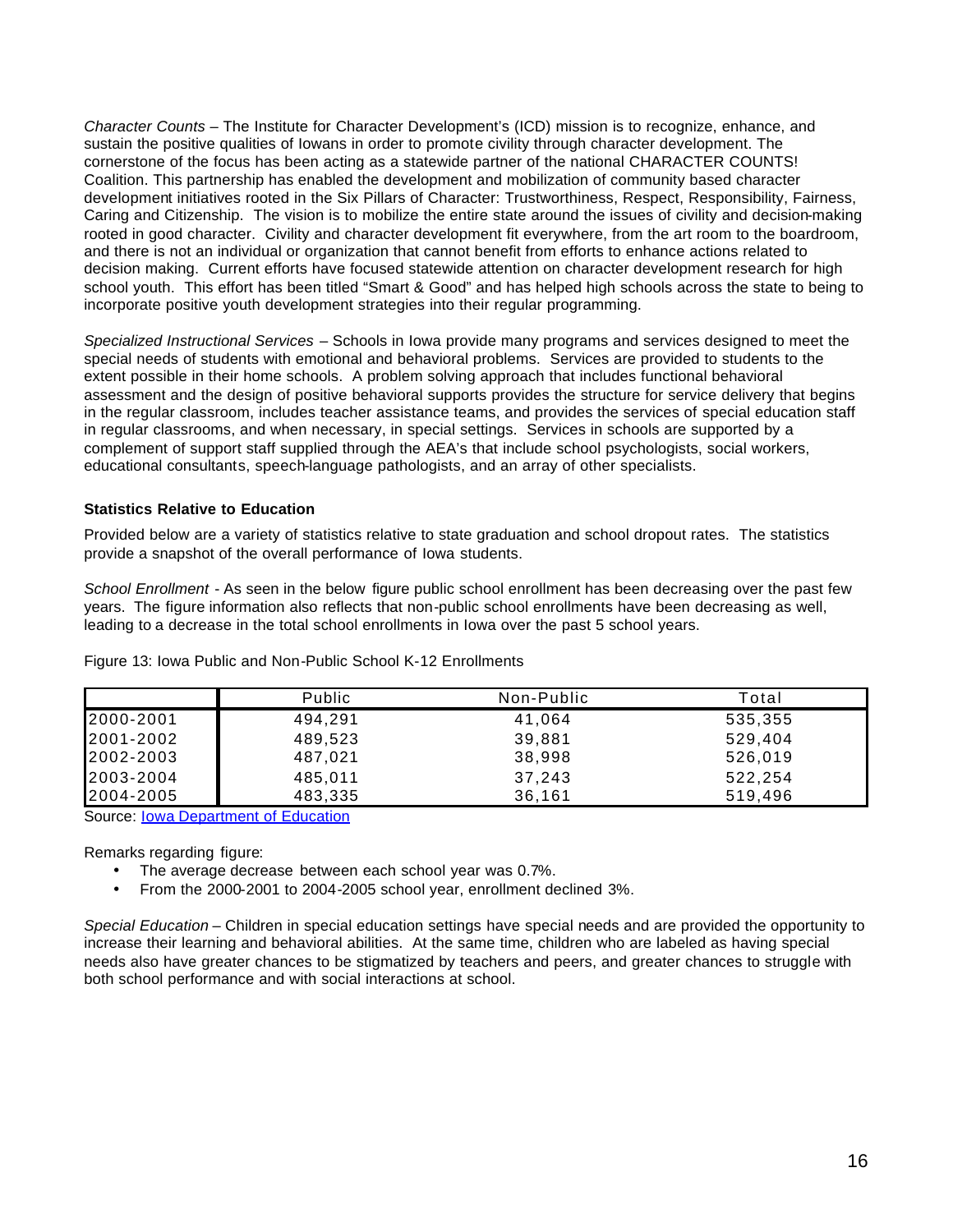

#### Figure 14: Special Education Enrollment in Iowa Public Schools

Source: Iowa Department of Education

Remarks regarding figure:

- As the figure reflects, the number of children enrolled in special education continues to increase.
- Special education enrollment increased 2.6% from the 2000-2001 school year to the 2004-2005 school year.
- These increases in special education enrollment occurred despite a 2.2 percent total decrease in public school enrollment during the same timeframe.

*Dropout Rate* - Educational attainment can be directly correlated with economic security. Therefore, students who drop out of school are at risk of facing more difficulty as adults. In addition, they place their own children at risk of facing economic hardship in the future.

Figure 15: Iowa Dropouts as a Percent of Public School Students in Grades 7-12



Source: Iowa Department of Education

Remarks regarding figure:

• The dropout percentage for  $7<sup>th</sup>$ -12<sup>th</sup> graders decreased between 1996-97 and 1998-99 to its lowest point during 2002-03. The dropout rate increased from 2002-03 to 2003-04.

|                               | 1999-2000 | 2000-2001 | 2001-2002 | 2002-2003 | 2003-2004 |
|-------------------------------|-----------|-----------|-----------|-----------|-----------|
| Dropout % Female              | 1.51%     | 1.60%     | 1.45%     | 1.13%     | 1.39%     |
| Dropout % Male                | 1.99%     | 2.08%     | 1.79%     | 1.53%     | 1.77%     |
| Female as % of Total Dropouts | 42.04     | 42.39     | 43.52     | 41 17     | 42.97     |
| Female as % of Enrollment     | 48.88     | 48.91     | 48.7      | 48.76     | 48.86     |

Figure 16: Iowa Dropouts by Gender Grades 7-12

Source: Iowa Department of Education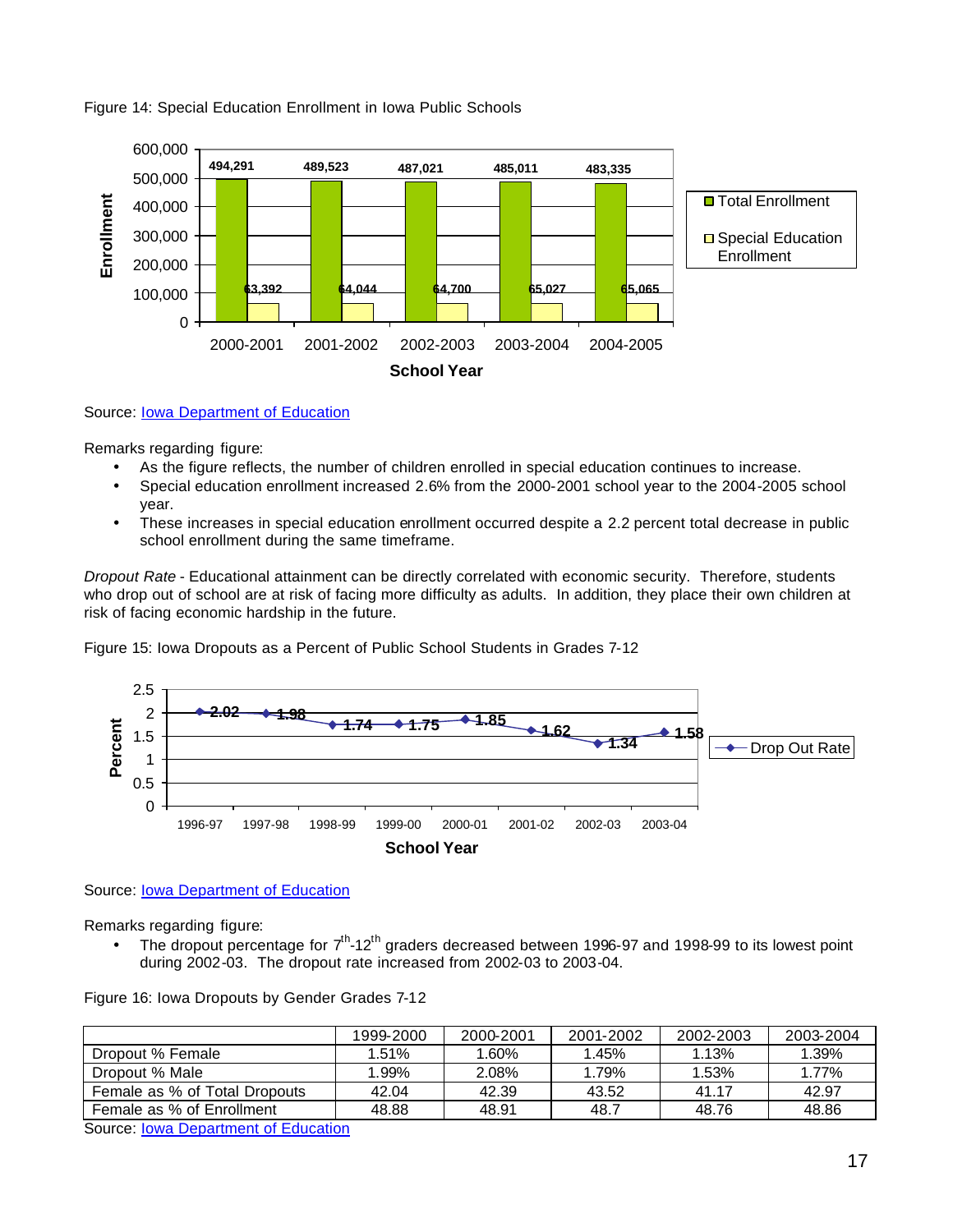Remarks regarding figure:

• For all of the reported years the percentage of female dropouts was lower that the percentage for males.

|                       | Dropout as %  | Total           | % of Total      | Grade 7-12        | % of 7-12         |
|-----------------------|---------------|-----------------|-----------------|-------------------|-------------------|
| <b>Race/Ethnicity</b> | of Enrollment | <b>Dropouts</b> | <b>Dropouts</b> | <b>Enrollment</b> | <b>Enrollment</b> |
| Non-Minority          | 1.40%         | 2,886           | 79.59%          | 206,065           | 90.02%            |
| <b>All Minorities</b> | 3.24          | 740             | 20.41           | 22,847            | 9.98              |
| African American      | 3.26          | 282             | 7.78            | 8,643             | 3.78              |
| Hispanic              | 3.87          | 346             | 9.54            | 8,939             | 3.90              |
| American Indian       | 4.94          | 65              | 1.79            | 1,317             | .58               |
| Asian/Pacific         | 1.19          | 47              | 1.30            | 3.948             | 1.72              |
| Statewide             | 1.58          | 3626            | 100.0           | 228,912           | 100.0             |

Figure 17: Iowa Dropouts by Race Grades 7-12

Source: **lowa Department of Education** 

Remarks regarding figure:

• While minorities constitute approximately 10% of total enrollment, they comprise 20.4% of dropouts.

Figure 18: School Dropout by Grade

|       |       | 2000 - 2001 |         | 2001 - 2002 |         | 2002-2003 |       |         | 2003-2004 |       |         |         |
|-------|-------|-------------|---------|-------------|---------|-----------|-------|---------|-----------|-------|---------|---------|
| Grade | Drop  | Enroll      | %       | Drop        | Enroll  | %         | Drop  | Enroll  | %         | Drop  | Enroll  | %       |
| 7th   | 14    | 36,704      | $0.0\%$ | 5           | 37,666  | 0.0%      | 9     | 37,693  | 0.0%      | 13    | 37,919  | $0.0\%$ |
| 8th   | 13    | 36,458      | $0.0\%$ | 5           | 37,115  | 0.0%      | 13    | 37,281  | $0.0\%$   | 22    | 38,428  | 0.1%    |
| 9th   | 619   | 37.777      | 1.6%    | 502         | 39,818  | 1.3%      | 366   | 39,434  | 0.9%      | 368   | 40,486  | $0.9\%$ |
| 10th  | 969   | 38,803      | 2.5%    | 782         | 39,126  | 2.0%      | 651   | 37,958  | 1.7%      | 710   | 38,451  | 1.8%    |
| 11th  | 1.222 | 36,363      | 3.4%    | 1.129       | 38.448  | 2.9%      | 1.010 | 38,027  | 2.7%      | 1,012 | 36,794  | 2.8%    |
| 12th  | 1,383 | 35,254      | 3.9%    | 1,288       | 36,469  | 3.5%      | 987   | 36,728  | 2.7%      | 1,501 | 36,834  | 4.1%    |
| Total | 4.220 | 221,359     | 1.9%    | 3,711       | 228,642 | 1.6%      | 3,036 | 227.121 | 1.3%      | 3,626 | 228,912 | 1.6%    |

Source: **lowa Department of Education** 

Remarks regarding figure:

- The number of youth dropping out of school increases dramatically from  $8<sup>th</sup>$  grade to  $9<sup>th</sup>$  grade.
- $\bullet$  Eleventh and 12<sup>th</sup> grades are the grades that account for the vast majority of youth that dropout of school, accounting for 61.4% of youth that dropout.
- Youth in  $\bar{7}^{\rm h}$  and  $8^{\rm th}$  grade only account for 0.8% of the youth dropping out of school.

*Perception of School Climate* – A number of factors related to academic performance take into consideration youths' perceptions that they are in a school environment that is safe, and that teachers and students care about one-another. Provided below is youth IYS information related to those issues.

Figure 19: Youth Perception of School Climate

| Percent responding "Agree" or "Strongly Agree"       | 6th Grade | 8th Grade | 11th Grade | Weighted<br><b>State</b> |
|------------------------------------------------------|-----------|-----------|------------|--------------------------|
| I feel safe at school.                               | 88.0%     | 81.0%     | 81.0%      | 84.0%                    |
| My teachers care about me.                           | 94.0%     | 82.0%     | 74.0%      | 83.0%                    |
| Students in my school treat each other with respect. | 70.0%     | 51.0%     | 45.0%      | 55.0%                    |
| Source: Iowa Youth Survey (2002)                     |           |           |            |                          |

Remarks regarding figure: The 2002 Iowa Youth Survey asked students to respond to questions regarding perceptions of their school climate.

• Student respondents generally agreed on the safety of their schools.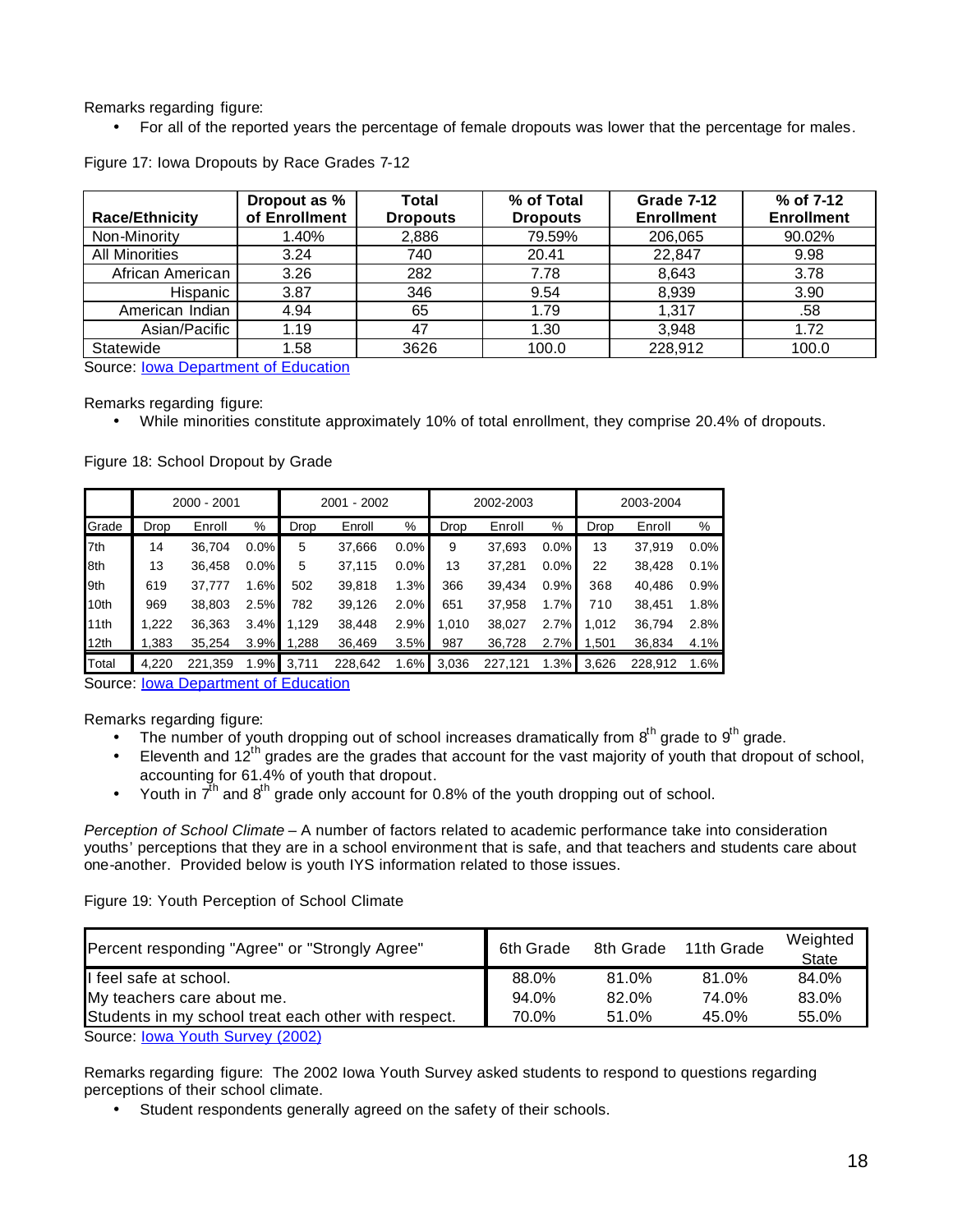- Agreement decreased significantly in higher grade levels for the other two categories. Ninety-four (94) percent of  $6<sup>th</sup>$  graders report feeling that their teachers care about them where only 74 percent of 11<sup>t</sup> graders report the same.
- Similarly,  $70$  percent of  $6<sup>th</sup>$  graders report students treating other students with respect where only 45 percent of 11<sup>th</sup> graders report the same.
- Responses from  $8<sup>th</sup>$  graders were generally in accord with the weighted state averages.

*School Attachment* - Movement in and out of school can help determine how attached a child is to his/her school, and how attached his/her family is to the community. Lack of attachment can greatly affect the academic performance of children. Children whose families move from community to community do not have a chance to get attached to their schoolwork, teachers, or peers for long enough to remain successful. Additionally, students who skip classes and/or school generally do not perform as well as those who attend school regularly.

Figure 20: School Attachment 1

| How long have you been a student in this school<br>district?                                  | 6th Grade | 8th Grade | 11th Grade | Weighted<br>State |
|-----------------------------------------------------------------------------------------------|-----------|-----------|------------|-------------------|
| 1 year or less                                                                                | 12.0%     | 7.0%      | 5.0%       | 8.0%              |
| 2 years                                                                                       | 6.0%      | 7.0%      | 4.0%       | 6.0%              |
| 3 years                                                                                       | 6.0%      | 8.0%      | $9.0\%$    | 8.0%              |
| 4 years or more                                                                               | 76.0%     | 78.0%     | 83.0%      | 79.0%             |
|                                                                                               |           |           |            |                   |
| How many times has your family moved to a<br>different home or apartment in the last 2 years? | 6th Grade | 8th Grade | 11th Grade | Weighted<br>State |
| None                                                                                          | 65.0%     | 69.0%     | 77.0%      | 70.0%             |
| Once                                                                                          | 19.0%     | 17.0%     | 14.0%      | 17.0%             |
| Twice                                                                                         | 7.0%      | 6.0%      | 4.0%       | 6.0%              |
| Three times                                                                                   | 5.0%      | 4.0%      | $3.0\%$    | 4.0%              |
| <b>I</b> Four times or more                                                                   | 4.0%      | 4.0%      | 2.0%       | $3.0\%$           |

Source: **lowa Youth Survey (2002)** 

Remarks regarding figure: The 2002 Iowa Youth Survey asked students to respond to questions regarding their school attachment.

- The figure shows that the majority of student respondents (almost 80 percent) have been students in their school districts for 4 years or more.
- Only 14 percent report being new to their school districts within the past 2 years.
- Thirteen (13) percent of student respondents report their families moving to a new home or apartment two or more times within the past 2 years.
- Another 17 percent of respondents report moving once within the past 2 years.
- The majority (70 percent) report no moves to a new home or apartment within the past 2 years.

Figure 21: School Attachment 2

| Percent responding "Agree" or "Strongly Agree"             | 6th Grade | 8th Grade | 11th Grade | Weighted<br>State |
|------------------------------------------------------------|-----------|-----------|------------|-------------------|
| My teachers are available to talk one-on-one.              | 92.0%     | 83.0%     | 77.0%      | 84.0%             |
| My school lets parent/guard. know if I'm doing a good job. | 88.0%     | 72.0%     | 55.0%      | 71.0%             |
| There is an adult in school I can go to with a problem.    | 93.0%     | 87.0%     | 84.0%      | 88.0%             |
| Source: Iowa Youth Survey (2002)                           |           |           |            |                   |

Remarks regarding figure: The 2002 Iowa Youth Survey asked students to respond to questions regarding their school attachment.

- The figure reflects that the majority of students report that they teachers are available to speak one-onone – the percentages decline from  $6<sup>th</sup>$  to  $8<sup>th</sup>$  grade.
- As students grow older, they report that their parents are less likely to be informed if they do a good job.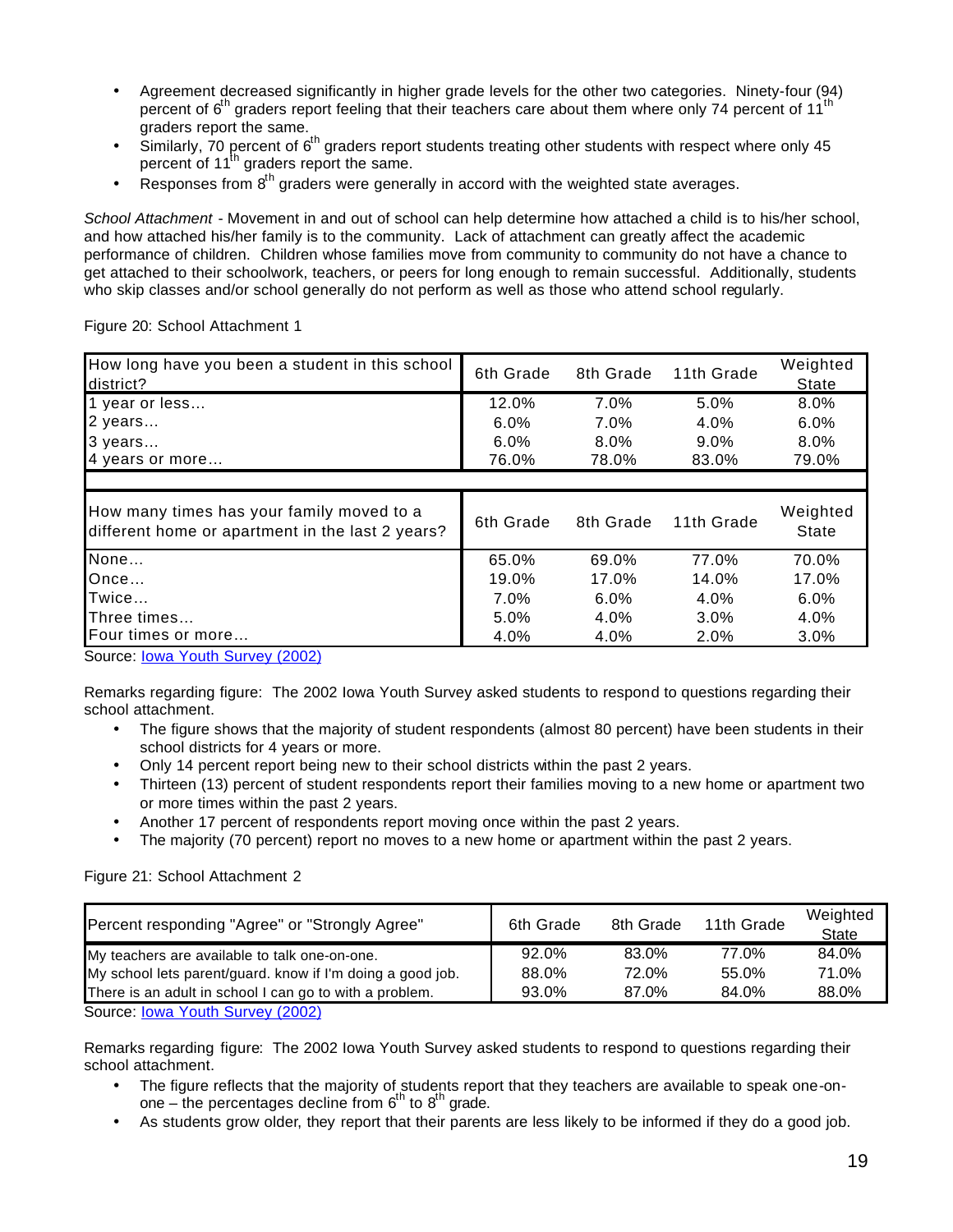• At all grade levels students report in high percentages that there is an adult that can go to in their school with a problem.

*Youth Involvement* – Extracurricular activities can help build children's self-esteem by allowing them to explore new skill areas and discover new talents within themselves. In addition to keeping youth busy and out of trouble, involvement in extracurricular activities helps children develop into productive and responsible citizens.

Figure 22: Youth Involvement in Extracurricular Activities and Activities Outside of School

| Percent responding that they spent one or more<br>hours per week during the school year | 6th Grade | 8th Grade | 11th Grade | Weighted<br>State |
|-----------------------------------------------------------------------------------------|-----------|-----------|------------|-------------------|
| working in a paid job.                                                                  | 32.0%     | 36.0%     | 68.0%      | 46.0%             |
| participating in extracurricular activities at<br>school (sports, music, clubs, etc.)   | 62.0%     | 78.0%     | 72.0%      | 71.0%             |
| helping friends, neighbors, or others (including<br>volunteer activities).              | 70.0%     | 75.0%     | 83.0%      | 76.0%             |
| participating in activities outside of school<br>(sports, music, 4-H, Scouts, etc.)     | 72.0%     | 67.0%     | 62.0%      | 67.0%             |
| at church or synagogue worship services,<br>programs, or activities.<br>0.00001         | 66.0%     | 65.0%     | 55.0%      | 62.0%             |

Source: **lowa Youth Survey (2002)** 

Remarks regarding figure: The 2002 Iowa Youth Survey asked students to respond to questions regarding extracurricular activities.

- The figure shows that a majority of student respondents report involvement in extracurricular activities and activities outside of school.
- Sixth graders report being more involved in activities outside of school and religious activities than 8<sup>th</sup> and 11<sup>th</sup> graders.
- Older students,  $8^{th}$  and 11<sup>th</sup> graders, reported spending more time involved in extracurricular activities, helping friends, neighbors and others, and working at a paid job. This would indicate that as youth get older their focus changes to other interest and pursuits.

*Commitment to Learning* - Children who do their best in school, complete their homework, and plan to graduate from high school are less likely to drop out of school. Therefore, they are less likely to face the issues associated with dropping out of school. In addition, they are more likely to achieve academic success and secure employment as adults.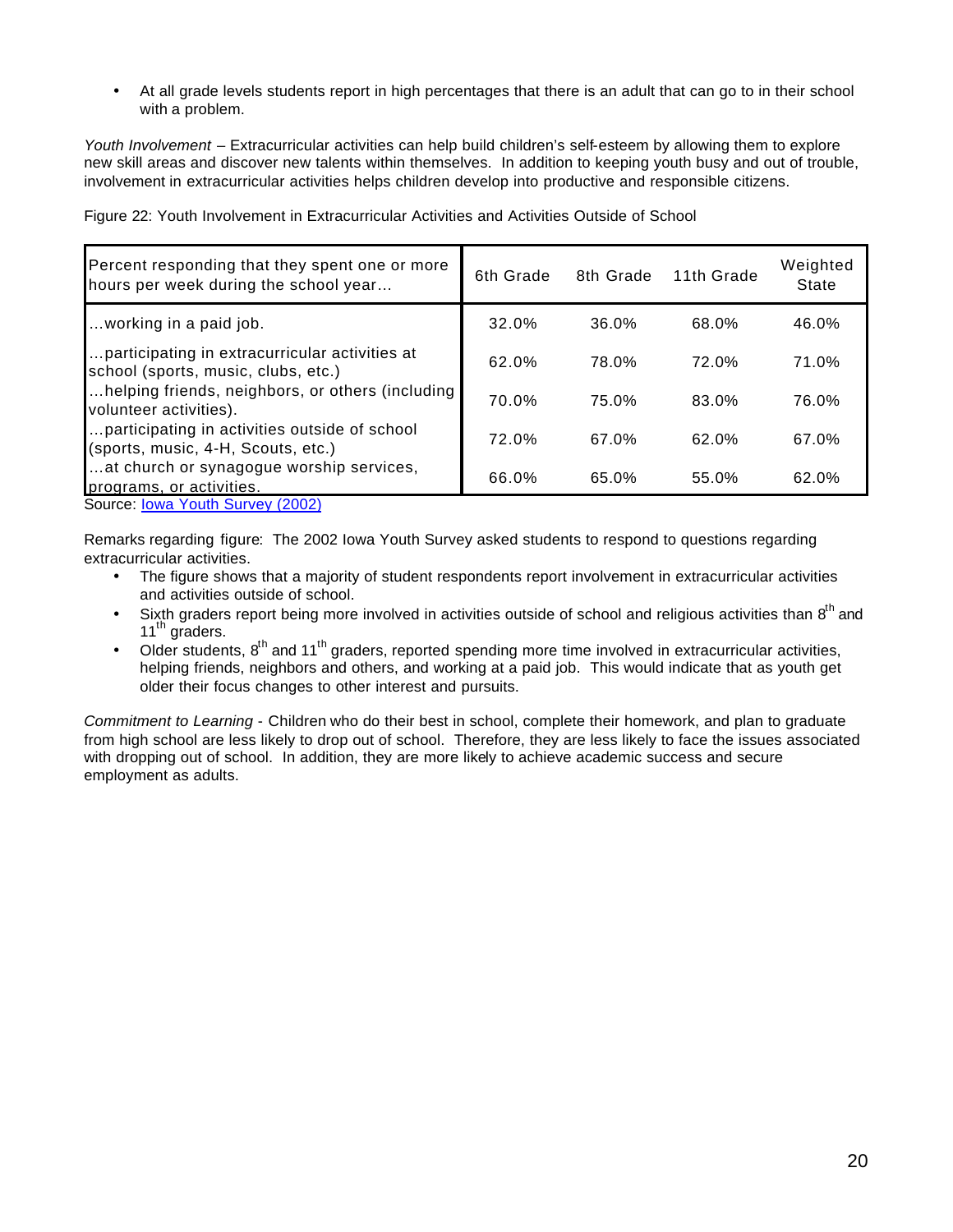#### Figure 23: Commitment to Learning

Percent of Youth who Responded to the Following Statement:



#### Source: Iowa Youth Survey (2002)

Remarks regarding figure:

The 2002 Iowa Youth Survey asked students to respond to questions regarding their commitment to learning:

- The figure shows that the majority of student respondents answered "Agree" or "Strongly Agree" to the statement "I try to do my best in school."
- Ninety-one (91) percent of respondents try to do their best in school.
- Ninety-two (92) percent of respondents report doing their assigned homework.
- Ninety-six (96) percent "plan to finish high school."

## **III. YOUTH ARE PREPARED FOR A PRODUCTIVE ADULTHOOD**

This result area section contains a discussion of services and a variety of indicators that reflect whether or not Youth are Prepared for a Productive Adulthood. It should be noted that many of the services reflected in this section have impact as well on the other three result areas (Youth are Healthy and Socially Competent; Youth are Successful in School; Youth have Benefit of Safe and Supportive Families, Schools, and Communities). The results matrix and the four result areas are explained in greater detail in the "Report Format and Youth Development Framework" section at the beginning of this report.

Research reflects that the level of preparation youth have for their future often determines the success that they will enjoy as an adult. Discussed immediately below are a variety of state services and initiatives that are focused on preparing youth for adulthood.

## **a. Job Training and Development**

A variety of options are available to provide job training and development for youth in Iowa. Those activities include

- $\triangleright$  In school and after school programs
- $\triangleright$  High school completion programs
- $\triangleright$  Alternative secondary school programs
- $\triangleright$  Life skills programming
- $\triangleright$  Community services restitution programs
- $\triangleright$  Secondary education technical school settings
- $\triangleright$  Group care
- $\triangleright$  State institutions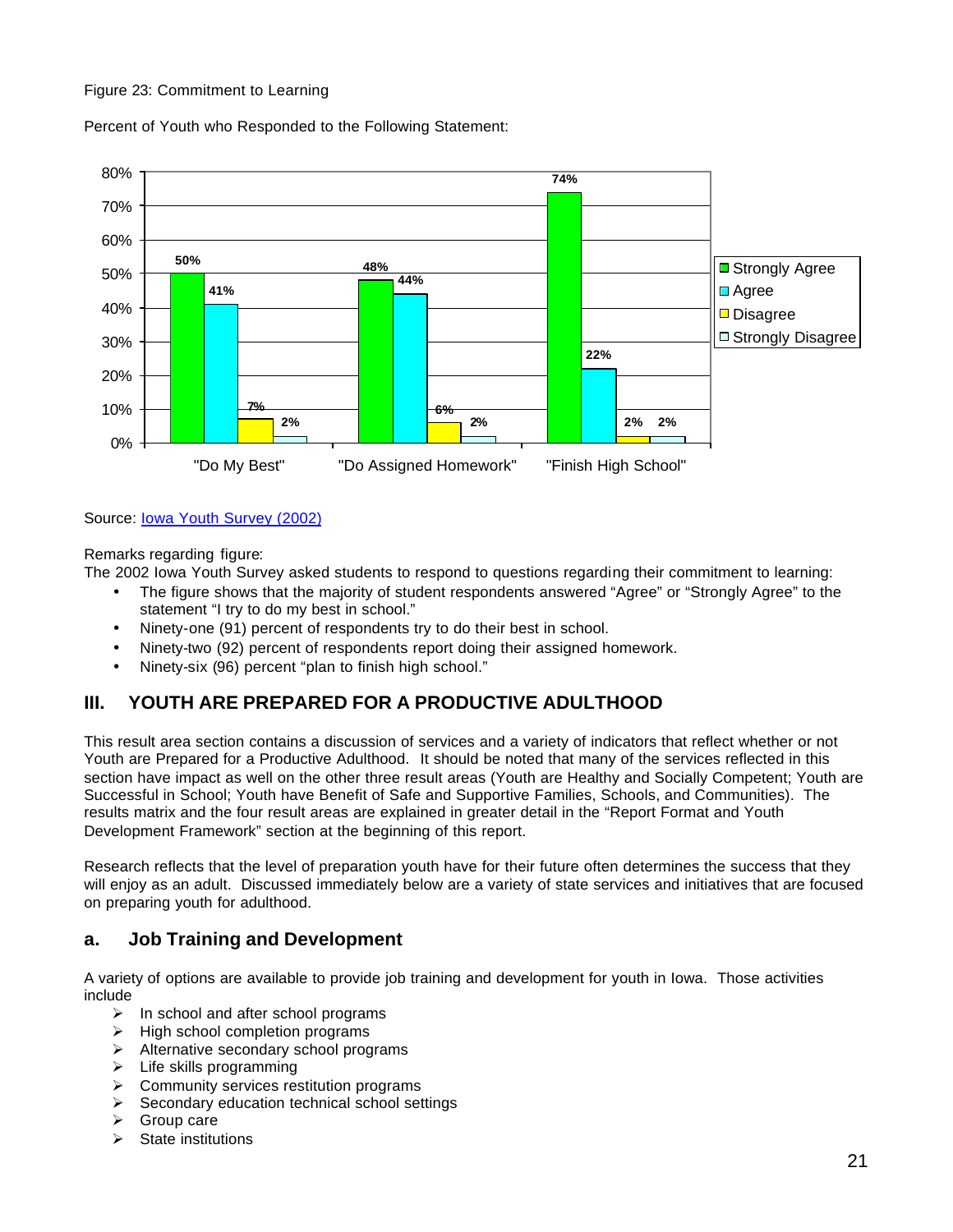$\triangleright$  College and community college settings

Provided below is a discussion of some of the more noteworthy job training activities for youth in Iowa as well as statistical information related to employment and poverty.

*Workforce Investment Act* – The Workforce Investment Act (WIA) has a variety of provisions for youth employment and training activities. The Act emphasizes the "one-stop shop" concept, and is implemented in Iowa through sixteen Regional Workforce Investment Boards (RWIBS). The Act mandates year-round services for youth, ages fourteen through twenty-one, with the intent to move away from intervention for high-risk youth to prevention by providing comprehensive year round services and universal access to employment and training services for all eligible youth.

Each of the sixteen RWIB's must establish a Youth Advisory Council. Youth Advisory Councils have several responsibilities, including a broad mission to coordinate youth activities within the service areas, to conduct regional needs assessments, to develop portions of the local plan relating to youth, and to establish linkages between education and other local entities. Each region is mandated to provide a minimum of ten required services and activities to eligible youth (i.e. tutoring, alternative Secondary school offerings, summer employment opportunities, work experiences, occupational skill training, linkage to community services, counseling, adult mentoring, etc.). Service providers must be selected through a competitive process. WIA implementation began in July 1, 2000.

*Iowa JAG, Inc.* - Iowa (JAG Iowa's Jobs for America's Graduates), Inc. (I-JAG) is a non-profit organization developed to manage, support and implement the JAG model in 10 sites across Iowa the first year, then continue to grow the program across the state. Lt. Governor Sally Pederson chairs a 15 member Board of Directors appointed by the Governor to oversee I-JAG and program implementation in Iowa. That board has a 50% private sector representation. I-JAG seeks to provide the guidance necessary to assist districts, schools and communities interested in implementing JAG and utilizing it as a tool in the larger school improvement planning. State agencies supporting the initiative include the Department of Education, Economic Development and Workforce Development.

#### **Statistics Relative to Youth Preparedness for Adulthood**

Provided below are a variety of statistics relative to youth preparedness for adulthood. The indicators presented include youth receiving a high school diplomas, percentage of gradates pursuing further education, educational attainment of persons 25 or older, and voter registration and turnout.

*Youth Receiving Diplomas* - The number of youth receiving a diploma is an indicator of a student's commitment to completing school and their future plans. Data relative to the issue is provided in the below figure.

|                                   | 2000     | 2001   | 2002   | 2003   | 2004   |
|-----------------------------------|----------|--------|--------|--------|--------|
| Number of Youth Receiving Diploma | 33.834   | 33.774 | 33.335 | 34.858 | 34.339 |
| <b>Number of Seniors Enrolled</b> | 37.124   | 36.892 | 36.469 | 36.834 | 36.434 |
| Percentage                        | $91.1\%$ | 91.5%  | 91.4%  | 94.6%  | 94.2%  |

Figure 24: Number of Youth Receiving a Diploma

Source: Iowa Department of Education

Remarks regarding figure:

- The number of youth receiving diplomas compared to the number of seniors enrolled was at its lowest rate during the 2000 school year at 91.1%.
- Over the five years shown in the figure the average rate was 92.6%.

*High School Graduates Pursuing Further Education* – Research reflects that youth receiving post-secondary education enjoy higher income levels than youth with only a high school education. Provided below is information that reflects the percentage of Iowa youth who seek further education.

Figure 25: Percent of High School Graduates Pursuing or Intending to Pursue Further Education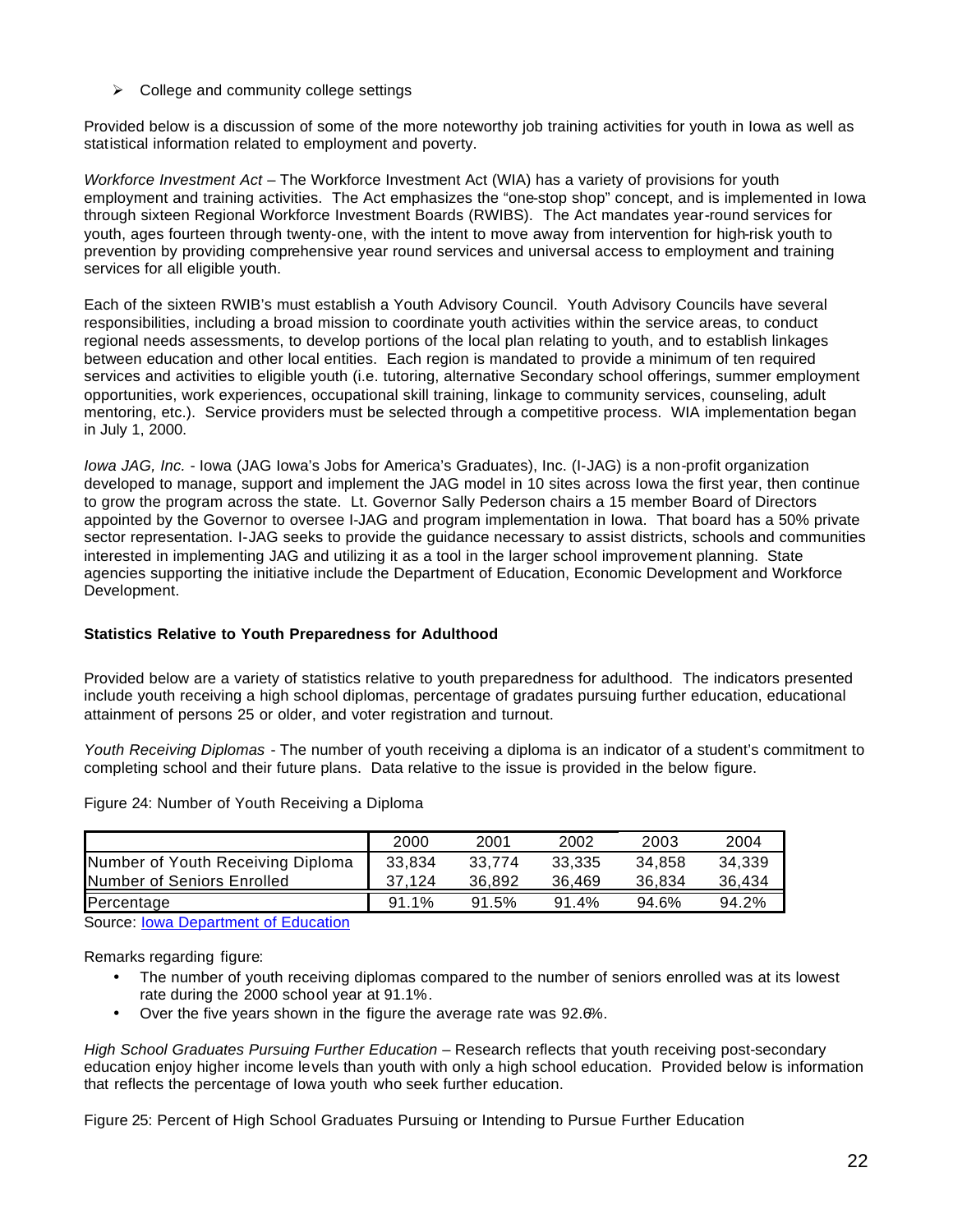|                        | 2000  | 2001  | 2002    | 2003  | 2004  | 2005    |
|------------------------|-------|-------|---------|-------|-------|---------|
| Private 4-year college | 12.6% | 14.9% | 15.8%   | 15.4% | 15.2% | 14.4%   |
| Public 4-year college  | 28.0% | 27.3% | 25.5%   | 25.0% | 24.9% | 24.6%   |
| Private 2-year college | 5.8%  | 5.2%  | $4.4\%$ | 2.7%  | 2.4%  | $2.0\%$ |
| Community college      | 28.9% | 31.0% | 32.3%   | 35.5% | 36.6% | 37.0%   |
| Other training         | 3.3%  | 4.3%  | 4.4%    | 4.3%  | 4.4%  | 4.5%    |
| Totals:                | 78.6% | 82.7% | 82.4%   | 82.9% | 83.5% | 82.5%   |

Source: **Iowa Department of Education** 

Remarks regarding figure:

- Figure 26 indicates that the percent of high school graduates seeking further education has increased from about 79 percent in 2000 to over 82 percent in 2005.
- The majority (about 60 percent) of these students choose to attend either a public 4-year college or a community college.
- Around 14 percent choose to attend a private 4-year college, while only 2 percent choose to attend a private 2-year college.

*Educational Attainment for Persons Over 25* – As was reflected in the previous section, educational attainment is an important influence relative to economic well-being. Higher levels of education tend to be reflected in the socio-economic status of individuals.

Figure 26: Educational Attainment of People 25 Years of Age and Over

|                                                                 | 1999  | 2000  | 2001  | 2002         | 2003  |  |  |  |
|-----------------------------------------------------------------|-------|-------|-------|--------------|-------|--|--|--|
| <b>High School Graduates</b>                                    | 89.0% | 88.5% | 88.4% | $1\%$<br>88. | 88.9% |  |  |  |
| Source: United States Census Bureau – American Community Survey |       |       |       |              |       |  |  |  |

\*These percentages are U.S. Census Bureau estimates

Remarks regarding figure:

• From 1999 to 2002 the percentage of Iowans age 25 and over who had graduated from high school realized a slight decrease. However, by 2003 this number had returned to nearly the same level (89%) as in 1999.

*Voter Registration and Turnout* - Youth who are involved in the their communities and who care about the decisions being made in their communities are more likely to be politically involved as adults. Voter registration and turnout figures in Iowa for the 2000 Presidential Election reflect the efforts of countless individuals and organizations to educate voters. Several programs launched in the past several years by the Office of the Secretary of State and county auditors have excellent voter education and outreach. However, voter turnout among 18-24 year olds remains low.

Figure 27: Voter Registration and Turnout

|                                                      | 1996      | 2000      | 2004      |
|------------------------------------------------------|-----------|-----------|-----------|
| Registered: 18 - 24                                  | 198,919   | 206,344   | 272,655   |
| Voted: 18 - 24                                       | 79,250    | 89,644    | 159,145   |
| Percentage of Registered that Voted: 18 - 24         | 40%       | 43%       | 58%       |
| Registered: All Ages                                 | 1,726,383 | 1,700,941 | 1,971,735 |
| Voted: All Ages                                      | 1,233,261 | 1,214,913 | 1,497,741 |
| Percentage of Registered that Voted: All Ages        | 71%       | 71%       | 73%       |
| Percentage 18 - 24 make up of all registered voters: | 12%       | 12%       | 14%       |
| Percentage 18 - 24 make up of all those voting:      | 6%        | 7%        | 11%       |
|                                                      |           |           |           |

Source: Iowa Secretary of State

Remarks regarding figure:

• The number of youth age 18 to 24 account for, on average, 13% of the number of registered voters in Iowa and account for 11% of the total population voting.

Figure 28: Voting Behavior of Iowans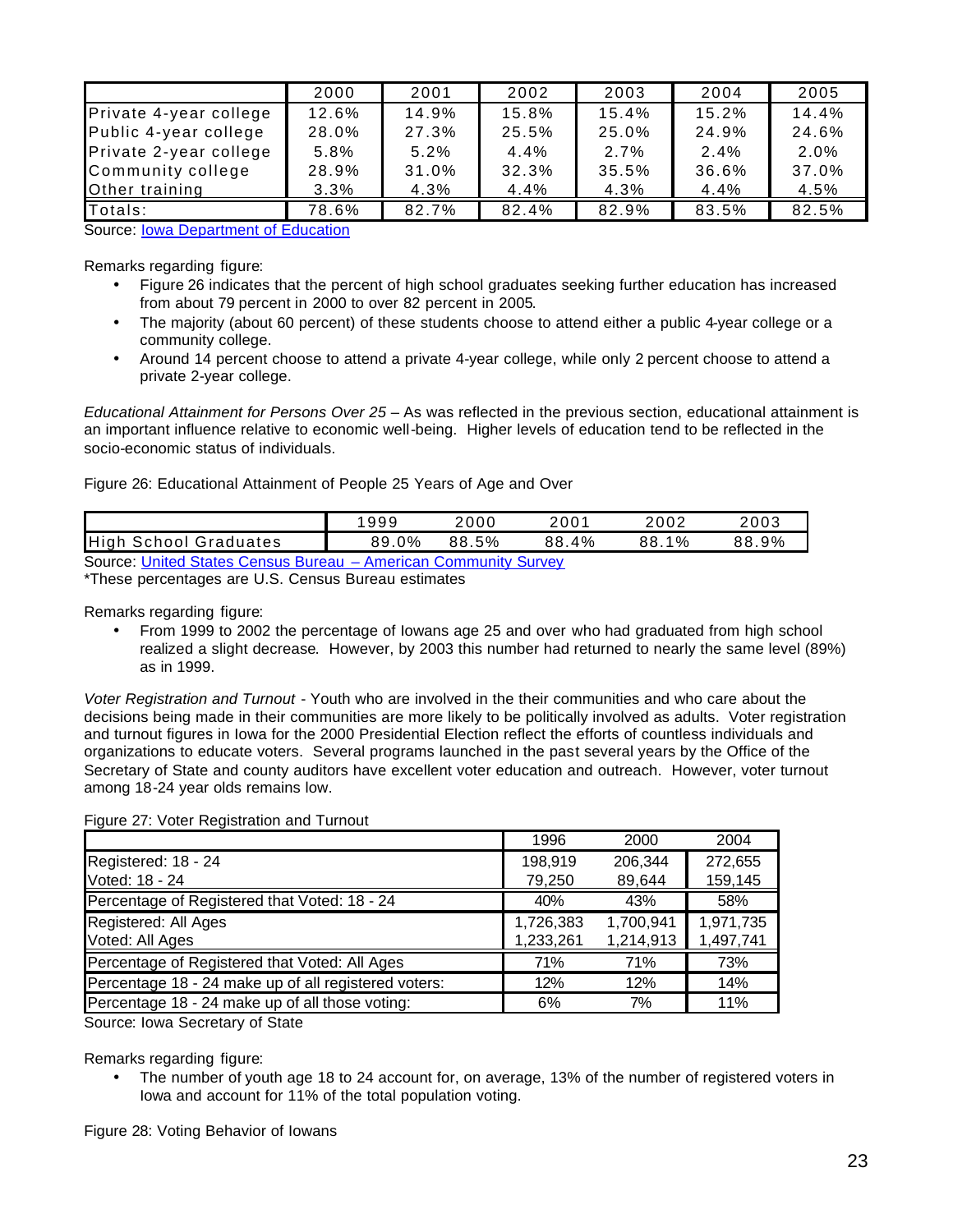

Source: Iowa Secretary of State

Remarks regarding figure:

- Between 1996 and 2004, the number of registered voters who voted remained consistent at approximately 72%.
- The numbers of person voting in the 18 to 24 age group doubled between the 1996 and 2004 elections.

## **IV. SAFETY**

This result area section contains a discussion of services and a variety of indicators that reflect whether or not "Youth Have the Benefit of a Safe and Supportive Family, School, and Community". Some of the basic types It should be noted that many of the services reflected in this section have impact as well on the other three result areas (Youth are Healthy and Socially Competent, Youth are successful in School, Youth are Prepared for a Productive Adulthood). The results matrix and the four result areas are explained in greater detail in the "Report Format and Youth Development Framework" section at the beginning of this report. **It should be noted that additional information regarding safety is available in separate reports: Delinquency and the full three year plan available at ----** 

This section of the report provides information on a number of noteworthy youth related initiatives taking place in Iowa (see below discussions of SIYAC and IMP). The initiatives seek to provide youth with positive connections to adults, and also to provide the opportunity for youth leadership. A variety of indicators are also provided related to economic security. Later in this section is discussion relative to child in need of assistance (CINA) proceedings – the discussion and information relates to the safety of youth in their family and within the community. The following section of this report, "Updated Analysis of Juvenile Crime Problems" also organizes a variety of services and indicators from the juvenile justice system under this result area (Youth have the Benefit of a Safe and Supportive Family).

## **a. Programming to Connect Youth to Caring Adults – Youth Leadership Opportunities**

Research reflects that youth who are positively connected to adults in their community and/or are provided with leadership opportunities have a greater chance to grow up to be productive adults. Any number of youth development opportunities which connect youth to adults or provide leadership opportunities are offered everyday through some of the most basic activities. Some of the more common school based activities include sports, music, speech, theater, student government, peer to peer tutoring / mentoring, recognition, and after-school activities. Activities in the community include youth sports leagues, boy scouts and girl scouts, 4-H, employment, and volunteer opportunities. Immediately below is information regarding a Leadership guide which overviews a variety of opportunities for youth. Listed below as well is information on programs that seek to connect youth to caring adults in their community and/or provide them with leadership opportunities.

*Leadership Development Opportunities: A Guide for Iowa Youth –* This Guide summarizes some of the many opportunities and experiences that are available for Iowa youth to enhance their leadership potential and to exercise their leadership abilities. This information was compiled at the request of the Youth Planning Committee for the Governor's Youth Leadership and Mentoring Conference in 1999 and is continued through the ICYD.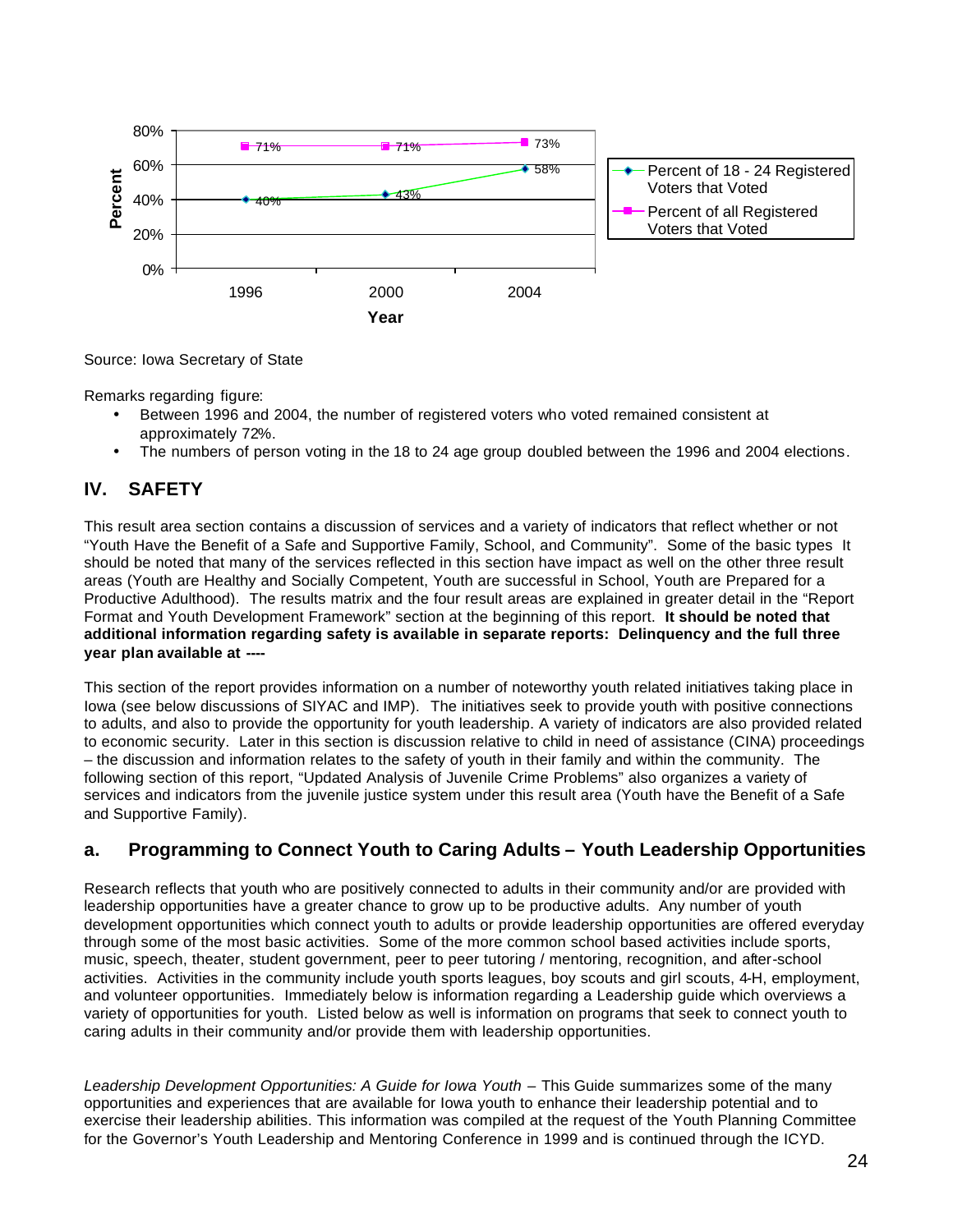Although not an exhaustive listing, the Guide provides information on many of the state and national leadership development opportunities for middle and high school youth throughout Iowa. Contact information for each program included in the Guide is provided.

*State of Iowa Youth Action Committee (SIYAC)* – The purpose of SIYAC is to provide state policymakers easy access to a youth voice on state issues affecting young people. SIYAC members are representative of the teens ages 15-18 in the state. Youth are selected through a recruitment, screening and interview process. Members serve one to three-year terms and are expected to solicit opinions of other youth and community members in their hometown and provide that information with local and state-level policymakers. The fifteen to twenty-two members meet monthly as a group and between meetings are offered support by from a Community Mentor (local AEA employee) and a State Contact (State employee) who provide them with advice and assistance. Throughout the year, SIYAC members receive ongoing training on the process of policy development, youth/adult partnerships, and special leadership training. The Iowa Division of Criminal and Juvenile Justice Planning, through the work of the Iowa Collaboration for Youth Development, serves as the host agency for SIYAC and its activities.

*Iowa Mentoring Partnership (IMP)* – IMP is statewide non-profit network that allows mentoring programs and providers within Iowa to become aware of each other's programs and strengths. The IMP mission is to serve as an advocate of and resource for mentoring programs across the State of Iowa. The vision of the IMP is to serve as a clearinghouse for informational resources, including training and technical assistance, and to encourage the recruitment of mentors. The Iowa Commission on Volunteer Service serves as the host agency for IMP and facilitates its activities.

*Iowa Afterschool Alliance (IAA) -Th*e IAA is a statewide coalition of networks and interest groups who support, advocate, train, and work to advance afterschool and out-of-school time experiences which are meaningful and beneficial for children, youth, families, and communities. The IAA mission is to serve as an advocate of and resource for afterschool programs across the State of Iowa. The IAA is supported by the following state agencies: the Iowa Department of Education, Iowa Division of Criminal and Juvenile Justice Planning, and the Iowa Department of Human Services.

*Youth Leadership Training-* Through the support of the Iowa Collaboration for Youth Development (ICYD), the Division of Criminal and Juvenile Justice Planning has been integral in the development and deliverance of youth leadership training. Cities and non-profits starting youth advisory councils, state-level initiatives, and youth and adults alike have been able to access one-on-one technical assistance surrounding strategic planning, youth/adult partnerships, positive youth development philosophy, leadership skills, and the benefits and best practices around engaging young people. As the lead agency in ICYD, Criminal and Juvenile Justice Planning has housed the staff and the Youth Engaged in Service Ambassador who is conducting most of this type of work.

*Youth Engaged in Service (YES) Ambassador –* Through a partnership with the Points of Light Foundation, the Iowa Collaboration for Youth Development was able to hire a YES Ambassador with the goal of engaging young people in service at the local and state level. This one-year position serves as a professional development opportunity for the Ambassador, who themselves must be between the ages of 18-25. The Ambassador's primary duties is to deliver the Points of Light Youth Leadership Institute, assist youth in initiatives requiring strategic planning, and design and publish a youth-staffed newspaper. This position will conclude in August 2006.

## **b. Economic Security and Related Indicators**

There are a number of factors that can affect the safety of families, communities and schools. A very strong indicator is economic security. Children from families facing issues of economic uncertainty (unemployment and poverty) are at a heightened risk for problems with health, behavior, and/or relationships. Indicators that can help determine the economic security of children include, but are not limited to unemployment, poverty, and participation in programs such as free/reduced meal prices at school, FIP, food stamps, and Title XIX. Information regarding those indicators is provided below.

*Unemployment in Iowa and the United States* - Families in which one or both parents are unemployed face increased stress and greater economic hardship. These families have less disposable income and a decreased ability to provide for children. Consequently, the health, stability, and comfort of these children can be negatively affected. Provided below are two figures with information relative to unemployment.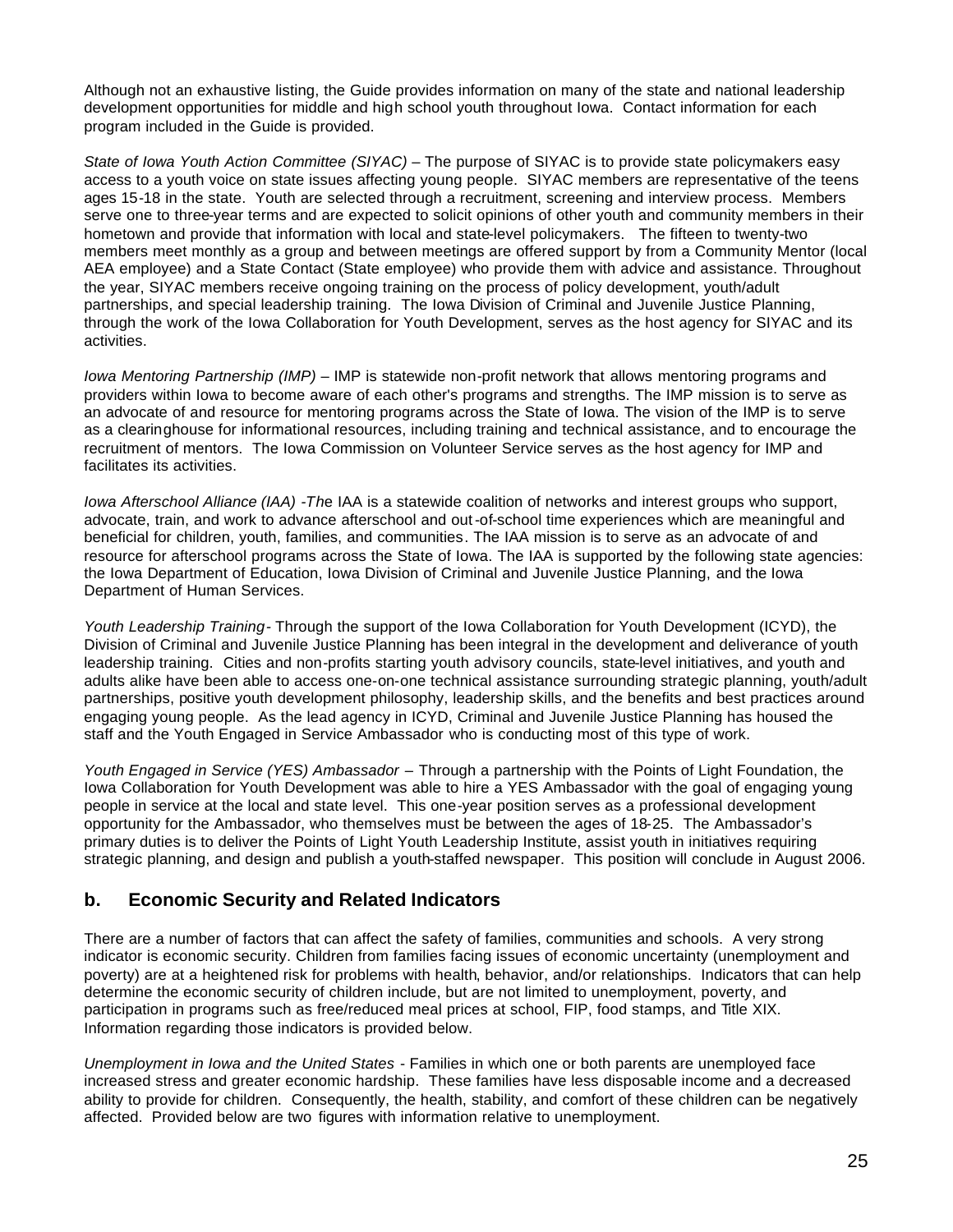| Calendar | <b>Total Labor Force</b> |             |        | <b>Number Unemployed</b> | Unemployment Rate (%) |      |
|----------|--------------------------|-------------|--------|--------------------------|-----------------------|------|
| Year     | lowa                     | US          | Iowa   | US                       | Iowa                  | US   |
| 2000     | 1,605,200                | 142,526,000 | 44,100 | 5,685,000                | 2.7%                  | 4.0% |
| 2001     | 1,622,600                | 143,720,000 | 53,100 | 6,830,000                | 3.3%                  | 4.8% |
| 2002     | 1,638,000                | 144,838,000 | 64,300 | 8,377,000                | 3.9%                  | 5.8% |
| 2003     | 1,620,000                | 146,479,000 | 71,800 | 8,773,000                | 4.4%                  | 6.0% |
| 2004     | 1,623,800                | 147,315,000 | 78,400 | 8,143,000                | 4.8%                  | 5.5% |

Figure 29: Unemployment in Iowa and the United States (2000 – 2004)

Source: U.S. Department of Labor and lowa Workforce Development

Figure 30: Iowa and National Unemployment Rates (2000 – 2004)



Source: U.S. Department of Labor and lowa Workforce Development

Remarks regarding the two above figures:

- The unemployment rate in Iowa was, on average, 1.4 percentage points lower than the national unemployment rate from 2000 to 2004.
- Iowa reached a low of 2.7% unemployment rate in 2000, but rose to a high of 4.8% in 2004.

*Poverty* - Family income has the potential to substantially affect child and adolescent well-being. Underprivileged children can suffer poor physical health, decreased cognitive ability, below average school achievement, emotional and behavioral problems, and increased teenage out-of-wedlock childbearing. Provided in the following six figures are a variety of indicators relative to poverty.

The below figure shows the national poverty guidelines as updated in the Federal Register every year by the United States Department of Health and Human Services. National poverty guidelines are based on family size and increase each year to reflect the cost of living based on rates of inflation. For example, the national poverty guideline for a family of three in 2000 was \$14,150. That amount increased to \$16,600 in 2006 to reflect changes in the cost of living.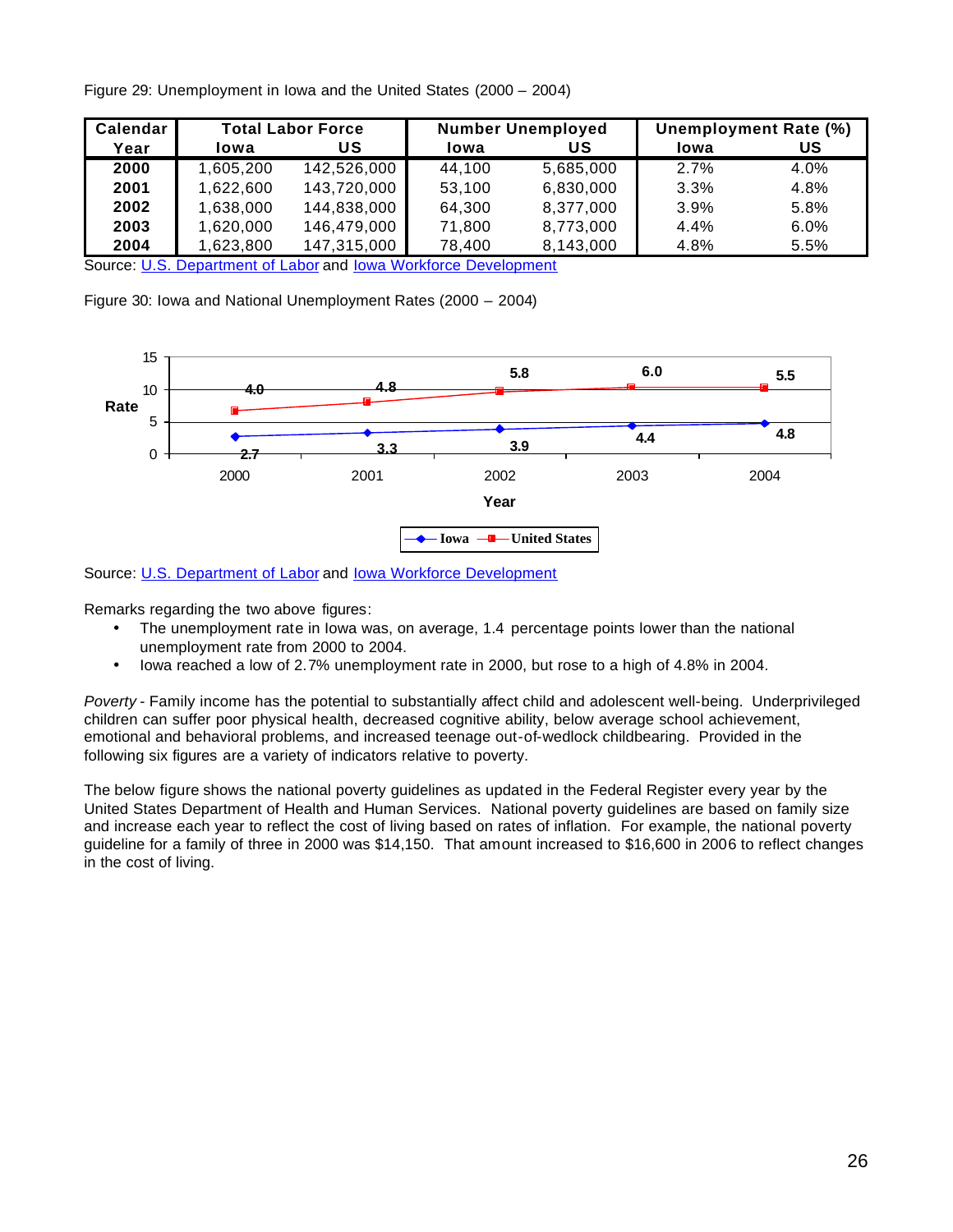#### Figure 31: National Poverty Guidelines (2000 – 2006)

| Calendar | <b>Family Size</b> |          |          |          |          |          |          |          |
|----------|--------------------|----------|----------|----------|----------|----------|----------|----------|
| Year     |                    | 2        | 3        | 4        | 5        | 6        |          | 8        |
| 2000     | \$8,350            | \$11,250 | \$14,150 | \$17,050 | \$19,950 | \$22,850 | \$25,750 | \$28,650 |
| 2001     | \$8,590            | \$11,610 | \$14,630 | \$17,650 | \$20,670 | \$23,690 | \$26,710 | \$29,730 |
| 2002     | \$8,860            | \$11,940 | \$15,020 | \$18,100 | \$21,180 | \$24,260 | \$27,340 | \$30,420 |
| 2003     | \$8,980            | \$12,120 | \$15,260 | \$18,400 | \$21,540 | \$24,680 | \$27,820 | \$30,960 |
| 2004     | \$9,310            | \$12,490 | \$15,670 | \$18,850 | \$22,030 | \$25,210 | \$28,390 | \$31,570 |
| 2005     | \$9,570            | \$12,830 | \$16,090 | \$19,350 | \$22,610 | \$25,870 | \$29,130 | \$32,390 |
| 2006     | \$9,800            | \$13,200 | \$16,600 | \$20,000 | \$23,400 | \$26,800 | \$30,200 | \$33,600 |

Source: U.S. Department of Health and Human Services

Figure 32: Percentage of People in Poverty (2001 – 2004)

|                          | 2001 | 2002 | 2003  | 2004 |
|--------------------------|------|------|-------|------|
| States<br><b>IUnited</b> | 7%   | -10/ | 5%    | 70/  |
| <b>Il</b> owa            | 0%   | 7%   | $9\%$ | .8%  |

Source: U.S. Census Bureau

Figure 33: Percentage of Juveniles in Poverty (2001 – 2004)

|                                                                      | 2001     | 2002  | 2003  | 2004     |  |  |
|----------------------------------------------------------------------|----------|-------|-------|----------|--|--|
| <b>United States</b>                                                 | 16.3%    | 16.7% | 17 6% | 17.8%    |  |  |
| <b>Il</b> owa                                                        | $13.0\%$ | 14.0% | 12 በ% | $12.0\%$ |  |  |
| Source: U.S. Census Bureau/Annie E. Casey Foundation-Kids Count 2005 |          |       |       |          |  |  |

Remarks regarding the previous four figures relative to poverty:

- Poverty rates for Iowans are lower than those experienced nationally.
- The rate for juveniles in poverty in the State of Iowa is significantly lower than the rate of juveniles in poverty across the nation. However, the rate of poverty for juveniles within the State of Iowa is significantly higher (12% in 2004) than the rate of poverty for all Iowans (6.8% in 2004).
- The graph regarding National Poverty Rates indicates that during 2004 poverty rates were significantly higher for juveniles (17.8%) as compared to the population of 18 to 64-year-olds (11.3%) or those aged 65 and over (9.8%).